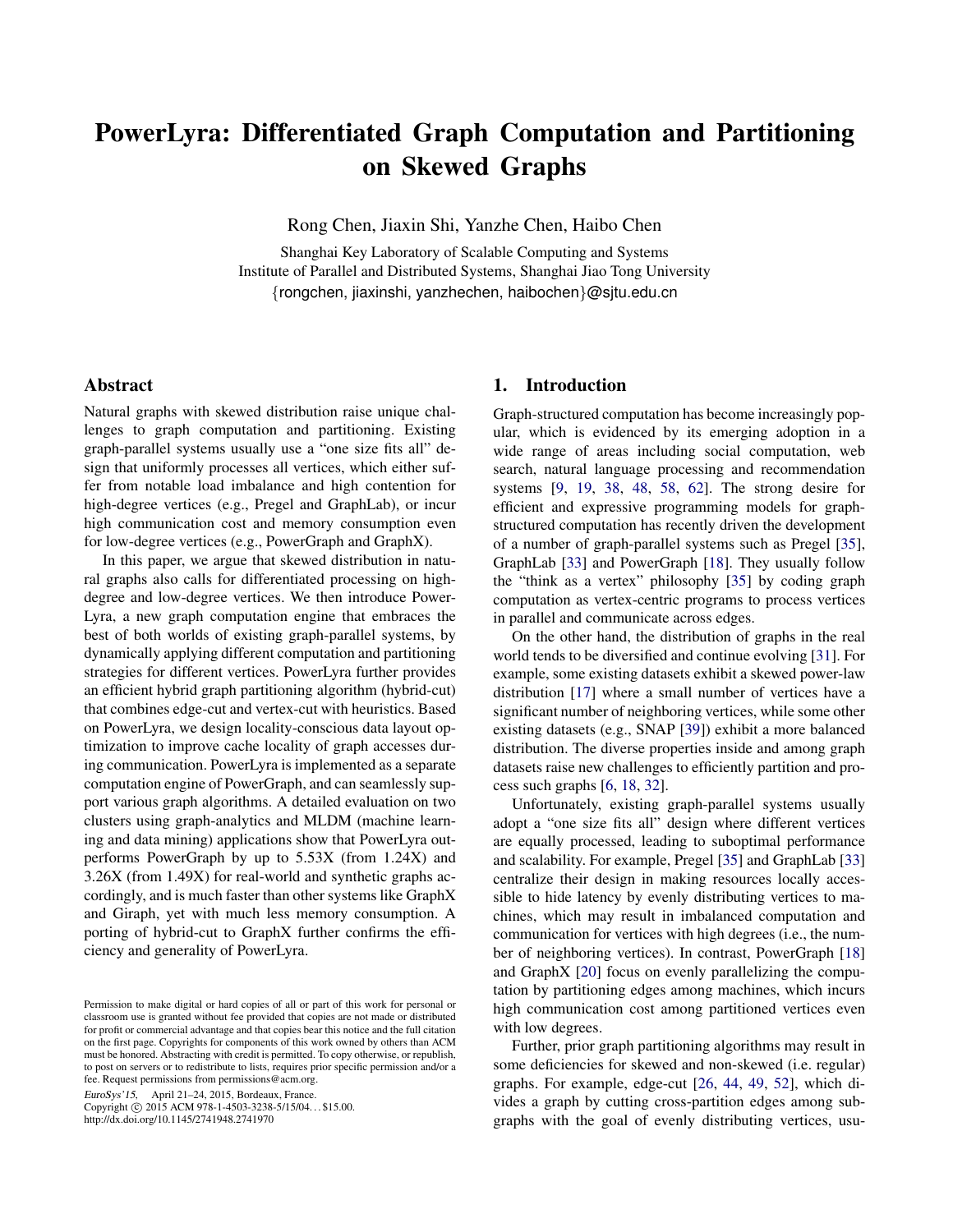|                                | <b>Pregel-like</b> $[2, 3, 35, 43]$ | GraphLab $[33]$          | <b>PowerGraph</b> [18]     | GraphX $[20]$              | PowerLyra                                            |  |
|--------------------------------|-------------------------------------|--------------------------|----------------------------|----------------------------|------------------------------------------------------|--|
| <b>Graph Placement</b>         | edge-cuts [44, 49, 52]              | edge-cuts                | vertex-cuts $[12, 18, 24]$ | vertex-cuts                | hybrid-cuts                                          |  |
| Vertex Comp.<br><b>Pattern</b> | local                               | local                    | distributed                | distributed                | L: local<br>H: distributed                           |  |
| Comm. Cost                     | $\leq$ #edge-cuts                   | $\leq 2 \times$ #mirrors | $5 \times$ #mirrors        | $\leq$ 4 $\times$ #mirrors | $L: \leq$ #mirrors<br>$H: \leq 4 \times \frac{4}{3}$ |  |
| <b>Dynamic Comp.</b>           | no                                  | yes                      | yes                        | yes                        | yes                                                  |  |
| <b>Load Balance</b>            | no                                  | no                       | yes                        | yes                        | yes                                                  |  |

<span id="page-1-2"></span>Table 1. *A summary of various distributed graph-parallel systems. 'L' and 'H' represent low-degree and high-degree vertex respectively.*

ally results in replication of edges as well as imbalanced messages with high contention. In contrast, vertex-cut [\[12,](#page-13-10) [18,](#page-13-2) [24\]](#page-13-11), which partitions vertices among sub-graphs with the goal of evenly distributing edges, incurs high communication overhead among partitioned vertices and excessive memory consumption.

In this paper, we make a comprehensive analysis of existing graph-parallel systems over skewed graphs and argue that the diverse properties of different graphs and skewed vertex distribution demand differentiated computation and partitioning on low-degree and high-degree vertices. Based on our analysis, we introduce PowerLyra, a new graphparallel system that embraces the best of both worlds of existing systems. The key idea of PowerLyra is to adaptively processing different vertices according to their degrees.

PowerLyra follows the GAS (Gather, Apply and Scatter) model [\[18](#page-13-2)] and can seamlessly support existing graph algorithms under such a model. Internally, PowerLyra distinguishes the processing of low-degree and high-degree vertices: it uses centralized computation for low-degree vertices to avoid frequent communication and only distributes the computation for high-degree vertices.

To efficiently partition a skewed graph, PowerLyra is built with a balanced *p*-way hybrid-cut algorithm to partition different types of vertices for a skewed graph. The hybridcut algorithm evenly distributes low-degree vertices along with their edges among machines (like edge-cut), and evenly distributes edges of high-degree vertices among machines (like vertex-cut). We further provide a greedy heuristic to improve partitioning of low-degree vertices.

Finally, PowerLyra mitigates the poor locality and high interference among threads during the communication phase by a locality-conscious graph layout optimization based on hybrid-cut. It trades a small growth of graph ingress time for a notable speedup during graph computation.

We have implemented PowerLyra<sup>[1](#page-1-0)</sup> as a separate engine of PowerGraph, which comprises about 2500 lines of C++ code. Our evaluation on two clusters using various graphanalytics and MLDM applications shows that PowerLyra outperforms PowerGraph by up to 5.53X (from 1.24X) and 3.26X (from 1.49X) for real-world and synthetic graphs accordingly, and consumes much less memory, due to significantly reduced replication, less communication cost, and better locality in computation and communication. A porting of the hybrid-cut to GraphX further confirms the efficiency and generality of PowerLyra.

This paper makes the following contributions:

- A comprehensive analysis that uncovers some performance issues of existing graph-parallel systems ([§2\)](#page-1-1).
- The PowerLyra model that supports differentiated computation on low-degree and high-degree vertices, as well as adaptive communication with minimal messages while not sacrificing generality ([§3\)](#page-4-0)
- A hybrid-cut algorithm with heuristics that provides more efficient partitioning and computation ([§4\)](#page-5-0), as well as locality-conscious data layout optimization ([§5\)](#page-7-0).
- A detailed evaluation that demonstrates the performance benefit of PowerLyra ([§6\)](#page-8-0).

# <span id="page-1-1"></span>2. Background and Motivation

Many graph-parallel systems, including PowerLyra, abstract computation as vertex-centric program *P* , which is executed in parallel on each vertex  $v \in V$  in a sparse graph  $G = \{V, E\}$ . The scope of computation and communication in each  $P(v)$ is restricted to neighboring vertices *n* through edges where  $(v, n) \in E$ .

This section briefly introduces skewed graphs and illustrates why prior graph-parallel systems fall short using Pregel, GraphLab, PowerGraph and GraphX, as they are representatives of existing systems.

## 2.1 Skewed Graphs

Natural graphs, such as social networks (follower, citation, and co-authorship), email and instant messaging graphs, or web graphs (hubs and authorities), usually exhibit skewed distribution, such as power-law degree distribution [\[17\]](#page-13-4). This implies that a major fraction of vertices have relatively few neighbors (i.e., low-degree vertex), while a small fraction of vertices has a significant large number of neighbors (i.e., high-degree vertex). Given a positive power-law constant  $\alpha$ , the probability that the vertex has degree *d* under power-law distribution is

$$
P(d) \propto d^{-\alpha}
$$

<span id="page-1-0"></span><sup>&</sup>lt;sup>1</sup> The source code and a brief instruction of PowerLyra are available at <http://ipads.se.sjtu.edu.cn/projects/powerlyra.html>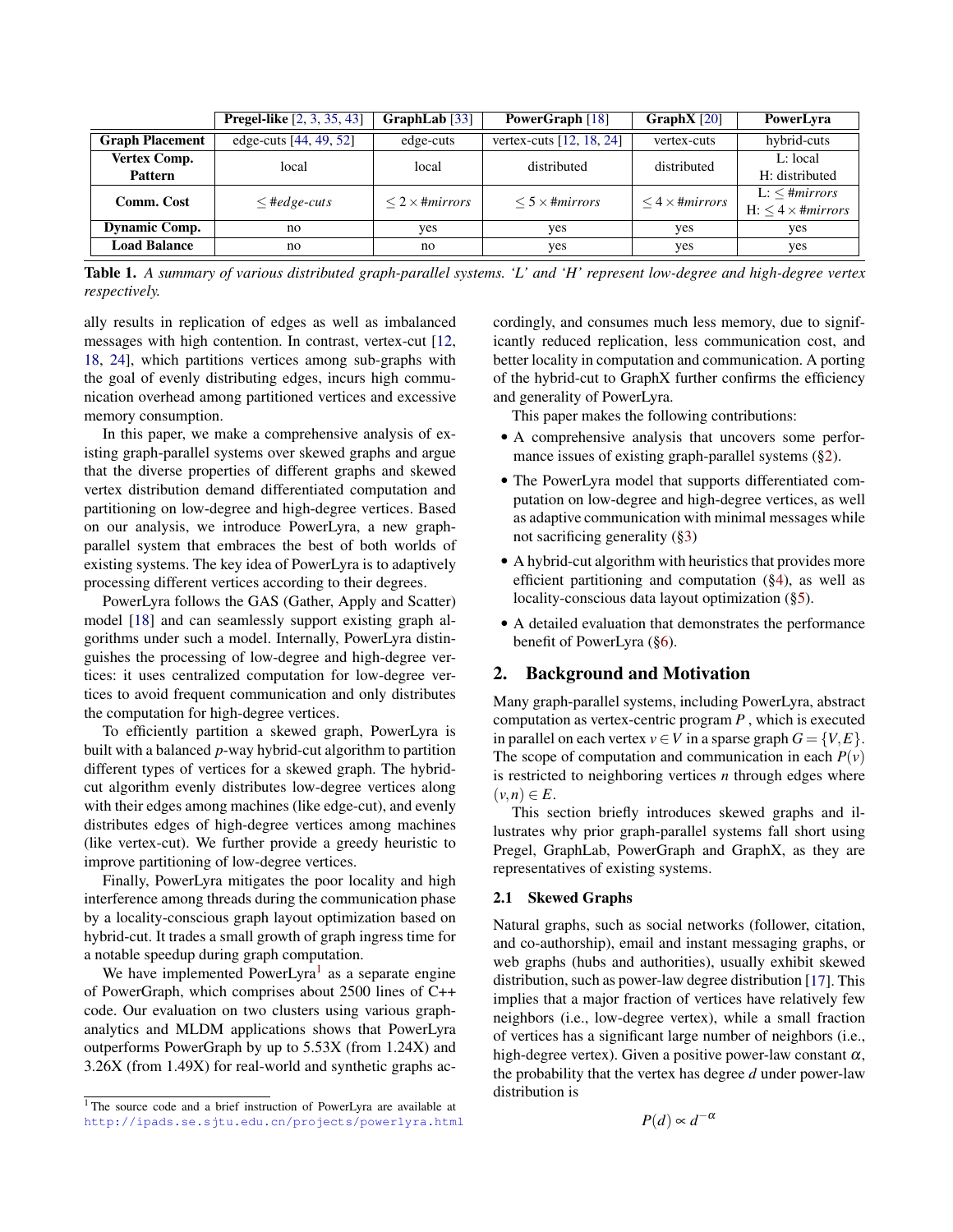| Compute (v, M)<br>foreach (m in M)<br>$sum + = m$<br>v.rank = $0.15 + 0.85$ * sum | Gather $(v, n)$ :<br>return $n.\text{rank}/\text{\#outNbrs}(v)$<br>Acc $(a, b)$ : return $a + b$ |
|-----------------------------------------------------------------------------------|--------------------------------------------------------------------------------------------------|
|                                                                                   | Apply(v, sum)                                                                                    |
| if('converged(v))<br>foreach (n in outNbrs $(v)$ )                                | v.rank = $0.15 + 0.85$ * sum                                                                     |
| $m = v$ .rank / #outNbrs(v)                                                       | Scatter $(v, n)$ :                                                                               |
| send $(n, m)$<br>else done()                                                      | if('converged(v))<br>activate(n)                                                                 |
| (a) Pregel/GraphLab                                                               | (b) PowrGraph/PowerLyra                                                                          |

<span id="page-2-0"></span>Figure 1. *The sample code of PageRank on various systems.*

The lower exponent  $\alpha$  implies that a graph has higher density and more high-degree vertices. For example, the *in* and *out* degree distribution of the Twitter follower graph is close to 1.7 and 2.0 [\[18\]](#page-13-2). Though there are also other models [\[31,](#page-13-3) [41,](#page-14-12) [42](#page-14-13), [55\]](#page-14-14) for skewed graphs, we restrict the discussion to power-law distribution due to space constraints. However, PowerLyra is not bound to such a distribution and should benefit other models with skewed distribution as well. (having high-degree and low-degree vertices).

## 2.2 Existing Systems on Skewed Graphs

Though a skewed graph has different types of vertices, existing graph systems usually use a "one size fits all" design and compute equally on all vertices, which may result in suboptimal performance. Tab. [1](#page-1-2) provides a comparative study of typical graph-parallel systems.

Pregel and its open-source relatives [\[2,](#page-13-8) [3](#page-13-9), [43](#page-14-11)] use the BSP (*Bulk Synchronous Parallel*) model [\[53](#page-14-15)] with explicit messages to fetch all resources for the vertex computation. Fig. [1\(](#page-2-0)a) illustrates an example implementation of PageRank [\[9\]](#page-13-0) in Pregel. The Compute function sums up the ranks of neighboring vertices through the received messages M, and sets it as the new rank of the current vertex. The new rank will also be sent to its neighboring vertices by messages until a global convergence estimated by a distributed aggregator is reached. As shown in Fig. [2,](#page-2-1) Pregel adopts random (hash-based) edge-cut evenly assigning two vertices in the sample graph to two machines, and provides interaction between vertices by message passing along edges. Since the communication is restricted to push-mode algorithms (e.g., vertex A cannot actively pull data from vertex B), Pregel does not support dynamic computation [\[33\]](#page-14-5).

GraphLab replicates vertices for all edges spanning machines and leverages an additional vertex activation message to support dynamic computation. In Fig. [2,](#page-2-1) GraphLab also uses edge-cut as Pregel, but creates replicas (i.e., mirrors) and duplicates edges in both machines (e.g., for the edge from vertex A to B, there are one edge and replica in both machines). The communication between replicas of a vertex is bidirectional, i.e., sending updates from a master to its mirrors and activation from mirrors to the master. PageRank implemented in GraphLab is similar to that of Pregel, except



<span id="page-2-1"></span>Figure 2. *A comparison of graph-parallel models.*

that it uses replicas to exchange messages from neighboring vertices.

PowerGraph abstracts computation into the GAS (Gather, Apply and Scatter) model and uses vertex-cut to split a vertex into multiple replicas in different machines to parallelize the computation for a single vertex. Fig. [1\(](#page-2-0)b) uses the Gather and the Acc functions to accumulate the rank of neighboring vertices along in-edges, the Apply function to calculate and update a new rank to vertex and the Scatter function to send messages and activate neighboring vertices along out-edges. Five messages for each replica are used to parallelize vertex computation to multiple machines in each iteration (i.e., 2 for Gather, 1 for Apply and 2 for Scatter), three of them are used to support dynamic computation. As shown in Fig. [2,](#page-2-1) the edges of a single vertex are assigned to multiple machines to evenly distribute workloads, and the replicas of vertex are placed in machines with its edges.

GraphX [\[20](#page-13-6)] extends the general dataflow framework in Spark [\[60](#page-14-16)], by recasting graph-specific operations into analytics pipelines formed by basic dataflow operators such as Join, Map and Group-by. GraphX also adopts vertex replication, incremental view maintenance and vertex-cut partitioning to support dynamic computation and balance the workload for skewed graphs.

#### 2.2.1 Issues with Graph Computation

To exploit *locality* during computation, both Pregel and GraphLab use edge-cut to accumulate all resources (i.e., messages or replicas) of a vertex in a single machine. However, a skewed distribution of degrees among vertices implies skewed workload, which leads to substantial imbalance when being accumulated on a single machine. Even if the number of high-degree vertices is much more than the number of machines to balance workload [\[23\]](#page-13-12), it still incurs heavy network traffic among machines to accumulate all resources for high-degree vertices. Further, high-degree vertices would be the center of contention when performing scatter operations on all edges in a single machine. As shown in Fig. [3,](#page-3-0) there is significant load imbalance for edge-cut in Pregel and GraphLab, as well as high contention on vertex 1 (high-degree) when its neighboring vertices activate it in parallel. This situation will be even worse with the increase of machines and degrees of vertices.

PowerGraph and GraphX address the load imbalance issue using vertex-cut and decomposition under the GAS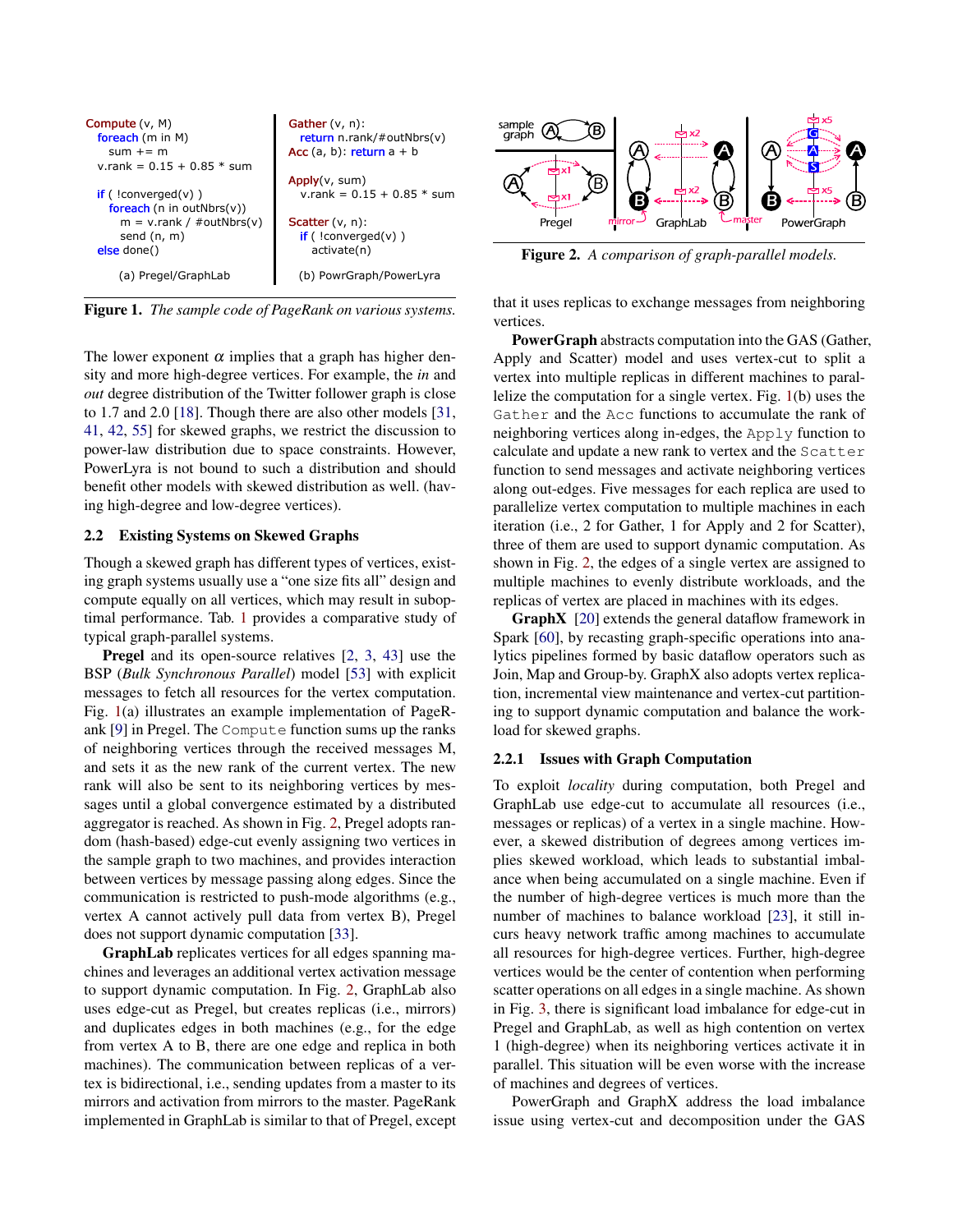

<span id="page-3-0"></span>Figure 3. *A comparison of graph partitioning algorithms.*

model, which split a vertex into multiple machines. However, this splitting also comes at a cost, including more computation, communication and synchronization required to gather values and scatter the new value from/to its replicas (Fig. [2\)](#page-2-1). However, as the major number of vertices are only with small degrees in a skewed graph, splitting such vertices is not worthwhile. Further, while the GAS model provides a general abstraction, many algorithms only gather or scatter in one direction (e.g., PageRank). Yet, both PowerGraph and GraphX still require redundant communication and data movement. The workload is always distributed to all replicas even without such edges. Under the Random vertex-cut in Fig. [3,](#page-3-0) the computation on vertex 4 still needs to follow the GAS model, even though all in-edges are located together with the master of vertex 4.

#### 2.2.2 Issues with Graph Partitioning

Graph partitioning plays a vital role in reducing communication and ensuring load balance. Traditional balanced *p*-way edge-cut [\[44](#page-14-8), [49,](#page-14-9) [52](#page-14-10)], evenly assigns *vertices* of a graph to *p* machines to minimize the number of *edges* spanning machines. Under edge-cut in Fig. [3,](#page-3-0) six vertices are randomly (i.e., hash modulo #machine ) assigned to three machines. Edge-cut creates replicated vertices (e.g., mirrors) and edges to form a locally consistent graph state in each machine. However, natural graphs with skewed distribution are difficult to partition using edge-cut [\[6](#page-13-5), [30\]](#page-13-13), since skewed vertices will cause a burst of communication cost and work imbalance. Vertex 1 in Fig. [3](#page-3-0) contributes about half of replicas of vertices and edges, and incurs load imbalance on machine 1, which has close to half of edges.

The balanced *p*-way vertex-cut [\[18](#page-13-2)] evenly assigns *edges* to *p* machines to minimize the number of *vertices* spanning machines. Compared to edge-cut, vertex-cut avoids replication of edges and achieves load balance by allowing edges of a single vertex to be split over multiple machines. However, randomly constructed vertex-cut leads to much higher replication factor  $(\lambda)$  (i.e., the average number of replicas

| <b>Algorithm</b> | Vertex-cut       | λ    | Time (Sec)     |           |  |  |
|------------------|------------------|------|----------------|-----------|--|--|
| $&$ Graph        |                  |      | <b>Ingress</b> | Execution |  |  |
| PageRank         | Random           | 16.0 | 263            | 823       |  |  |
| &                | Coordinated      | 5.5  | 391            | 298       |  |  |
| Twitter          | Oblivious        | 12.8 | 289            | 660       |  |  |
| follower         | Grid             | 8.3  | 123            | 373       |  |  |
|                  | <b>Hybrid</b>    | 5.6  | 138            | 155       |  |  |
| ALS $(d=20)$     | Random           | 36.9 | 21             | 547       |  |  |
| &                | Coordinated      | 5.3  | 31             | 105       |  |  |
| Netflix          | <b>Oblivious</b> | 31.5 | 25             | 476       |  |  |
| movie rec.       | Grid             | 12.3 | 12             | 174       |  |  |
|                  | Hybrid           | 2.6  | 14             | 67        |  |  |

<span id="page-3-4"></span>Table 2. *A comparison of various vertex-cuts for 48 partitions using PageRank (10 iterations) on the Twitter follower graph and ALS (d=20, the magnitude of latent dimension.) on the Netflix movie recommendation graph.* λ *means replication factor. Ingress means loading graph into memory and building local graph structures.*

for a vertex), since it incurs poor placement of low-degree vertices. In Fig. [3,](#page-3-0) Random vertex-cut creates a mirror for vertex 3 even if it has only two edges<sup>[2](#page-3-1)</sup>.

To reduce replication factor, PowerGraph uses a *greedy* heuristic [\[18](#page-13-2)] to accumulate adjacent edges on the same machine. In practice, applying the greedy heuristic to all edges (i.e., Coordinated) incurs a significant penalty during graph partitioning [\[23\]](#page-13-12), mainly caused by exchanging vertex information among machines. Yet, using greedy heuristic independently on each machine (i.e., Oblivious) will notably increase the replication factor.

The *constrained* vertex-cut [\[24\]](#page-13-11) (e.g., Grid) is proposed to strike a balance between ingress and execution time. It follows the classic 2D partitioning [\[11](#page-13-14), [59](#page-14-17)] to restrict the locations of edges within a small subset of machines to approximate an optimal partitioning. Since the set of machines for each edge can be independently calculated on each machine by hashing, constrained vertex-cut can significantly re-duce the ingress time<sup>[3](#page-3-2)</sup>. However, the ideal upper bound of replication factor is still too large for a good placement of low-degree vertices (e.g.,  $2\sqrt{N} - 1$  for Grid). Further, constrained vertex-cut necessitates the number of partitions (*N*) close to be a square number to get a reasonably balanced graph partitioning.

Some work (e.g., [\[23](#page-13-12)]) argues that intelligent graph placement schemes may dominate and hurt the total execution time, whereas such argument just partially<sup>[4](#page-3-3)</sup> works for *greedy heuristic partitioning and simple graph algorithms*. First,

<span id="page-3-1"></span><sup>2</sup> PowerGraph mandates the creation of a *flying* master of vertex (e.g., vertex 5 and 6) in its hash-based location to support simple external querying for some algorithms even without edges. PowerLyra also follows this rule.

<span id="page-3-3"></span><span id="page-3-2"></span><sup>3</sup> Coordinated greedy vertex-cut has been deprecated due to its excessive graph ingress time and buggy, meanwhile both PowerGraph and GraphX have adopted Grid-like vertex-cut as the preferential partitioning algorithm. <sup>4</sup> GraphLab has been highly optimized in the 2.2 release, especially for ingress time with parallel loading.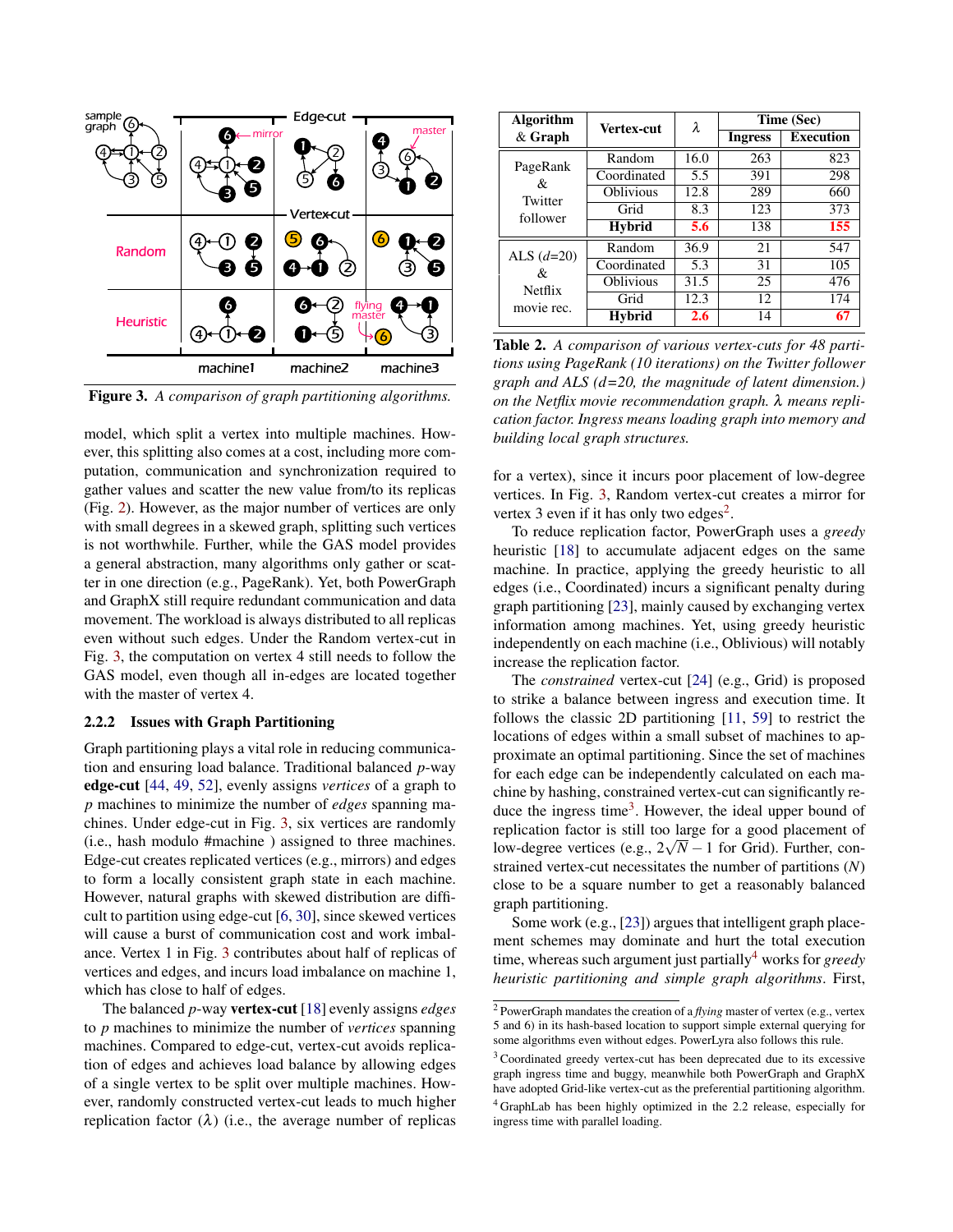

<span id="page-4-2"></span>Figure 4. *The computation model on high-degree and lowdegree vertex for algorithms gathering along in-edges and scattering along out-edges.*

naive random partitioning does not necessarily imply efficiency in ingress time due to a lengthy time to create an excessive number of mirrors. Second, with the increasing sophistication of graph algorithms (e.g., MLDM), the ingress time will become relatively small to the overall computation.

Tab. [2](#page-3-4) illustrates a comparison of various state-of-the-art vertex-cuts of PowerGraph for 48 partitions. *Random* vertexcut performs worst in both ingress and computation time due to the highest replication factor. *Coordinated* vertex-cut achieves both small replication factor and execution time, but at the cost of excessive ingress time. *Oblivious* vertex-cut decreases ingress time (but still slower than Random) while doubling replication factor and execution time. *Grid* vertexcut outperforms coordinated vertex-cuts in ingress time by 2.8X but decreasing runtime performance. Besides, the percent of ingress time for PageRank on the Twitter follower graph with 10 iterations<sup>[5](#page-4-1)</sup> of graph computation ranges from 24.2% to 56.8%, while for ALS on Netflix motive recommendation graph only ranges from 3.6% to 22.8%. The random *Hybrid*-cut of PowerLyra (see [§4\)](#page-5-0) provides optimal performance by significantly decreasing execution time while only slightly increasing ingress time (compared to Grid).

## <span id="page-4-0"></span>3. Graph Computation in PowerLyra

This section describes the graph computation model in PowerLyra, which combines the best from prior systems by differentiating the processing on low-degree and high-degree vertices. Without loss of generality, the rest of this paper will use *in-degree* of the vertex to introduce the design of Power-Lyra's hybrid computation model.

## 3.1 Abstraction and Engine

Like others, a vertex-program *P* in PowerLyra runs on a directed graph  $G = \{V, E\}$  and computes in parallel on each vertex  $v \in V$ . Users can associate arbitrary vertex data  $D_v$ where  $v \in V$ , and edge data  $D_{s,t}$  where  $(s,t) \in E$ . Computation on vertex *v* can gather and scatter data from/to neighboring vertex *n* where  $(v, n) \in E$ . During graph partitioning ([§4\)](#page-5-0), PowerLyra replicates vertices to construct a local graph on each machine, all of which are called replicas. Like PowerGraph, PowerLyra also elects a replica randomly (using vertex's hash) as master and other replicas as mirrors. PowerLyra still strictly conforms to the GAS model, and hence can seamlessly run all existing applications in PowerGraph.

PowerLyra employs a simple loop to express iterative computation of graph algorithms. The graph engine sequentially executes the Gather, Apply and Scatter phases in each iteration, but processes vertices differently according to the vertex degrees.

#### 3.2 Differentiated Vertex Computation

Processing high-degree vertex: To exploit parallelism of vertex computation, PowerLyra follows the GAS model in PowerGraph to process high-degree vertices. In the Gather phase, two messages are sent by the master vertex (hereinafter master for short) to activate all mirrors to run the gather function locally and accumulate results back to the master. In the Apply phase, the master runs the  $apply$ function and then sends the updated vertex data to all its mirrors. Finally, all mirrors execute the scatter function to activate their neighbors, and the master will similarly receive notification from activated mirrors. Unlike Power-Graph, PowerLyra groups the two messages from master to mirrors in the Apply and Scatter phases (the left part of Fig. [4\)](#page-4-2), to reduce message exchanges.

Processing low-degree vertex: To preserve access locality of vertex computation, PowerLyra introduces a new GraphLab-like computation model to process low-degree vertices. However, PowerLyra does not provide *bidirectional* (i.e., both *in* and *out*) access locality like GraphLab, which necessitates edge replicas and doubles messages. We observe that *most graph algorithms only gather or scatter in only one direction*. For example, PageRank only gathers data along in-edges and scatters data along out-edges. PowerLyra leverages this observation to provide *unidirectional* access locality by placing vertices along with edges in only one direction (which has already been indicated by application code). As the update message from master to mirrors is inevitable after computation (in the Apply phase), PowerLyra adopts *local* gathering and *distributed* scattering to minimize the communication overhead.

As shown in the right part of Fig. [4,](#page-4-2) since all edges required by gathering has been placed locally, both the Gather and Apply phases can be done locally by the master without help of its mirrors. The message to activate mirrors (that further scatter their neighbors along out-edges) are combined with the message for updating vertex data (sent from master to mirrors).

Finally, the notifications from mirrors to master in the Scatter phase are not necessary anymore, since only the master will be activated along in-edges by its neighbors. Compared to GraphLab, PowerLyra requires no replication of edges, and only incurs up to *one* (update) message per mirror in each iteration for low-degree vertices. In addition, the unidirectional message from master to mirrors avoids potential contention on the receiving end of communication [\[14](#page-13-15)].

<span id="page-4-1"></span><sup>&</sup>lt;sup>5</sup> Increasing iterations, like [\[23,](#page-13-12) [35\]](#page-14-4), will further reduce the percent.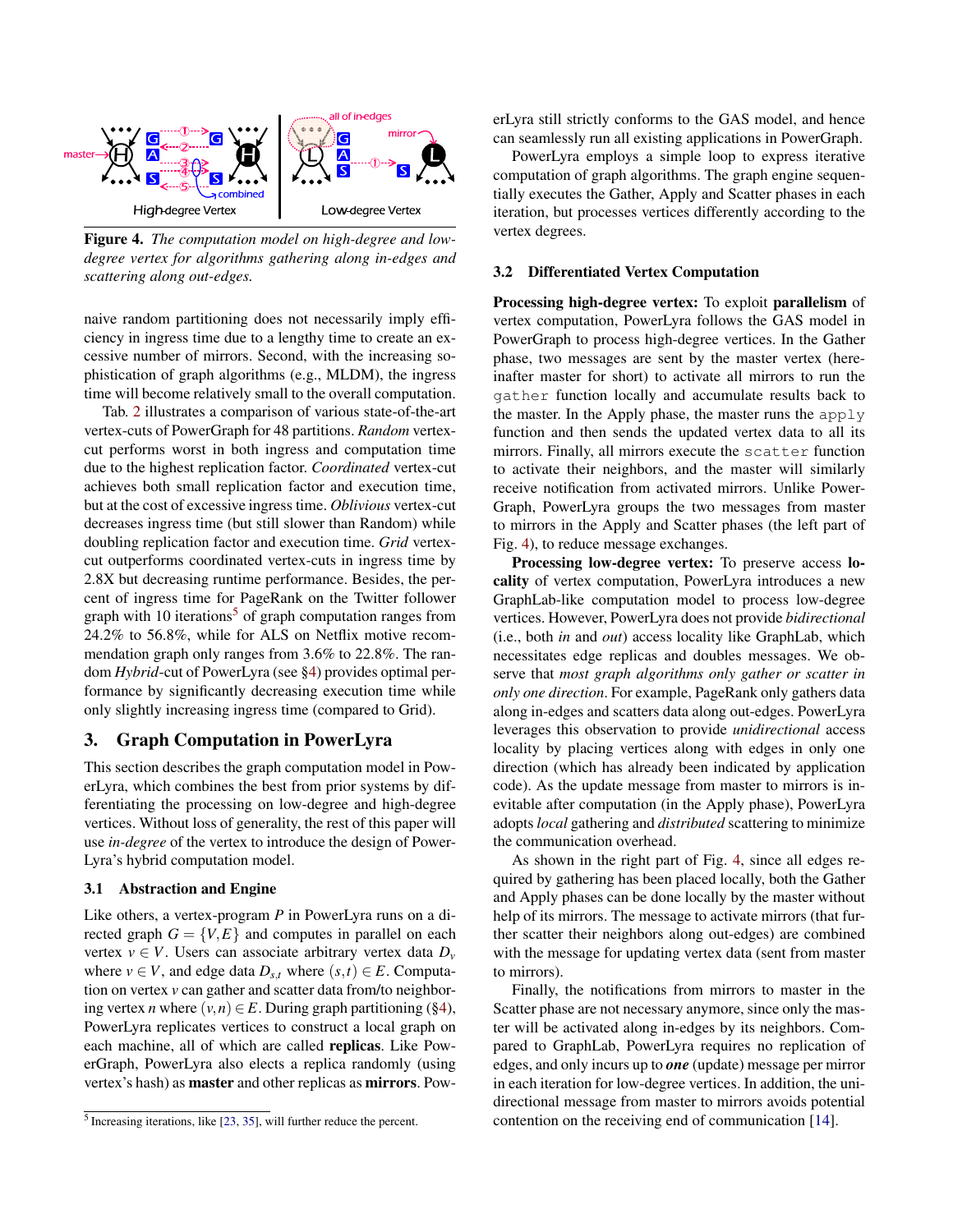| Type         | Gather      | <b>Scatter</b> | <b>Example Algo.</b> |
|--------------|-------------|----------------|----------------------|
|              | in or none  | out or none    | PR. SSSP             |
| Natural      | out or none | in or none     | DIA[25]              |
| <b>Other</b> | anv         | any            | CC. ALS[5]           |

<span id="page-5-1"></span>Table 3. *A classification of various graph algorithms.*

#### 3.3 Generalization

PowerLyra applies a simplified model for low-degree vertices to minimize communication overhead, but may limit its expressiveness to some graph algorithms that may require gathering or scattering data in *both in and out* directions.

PowerLyra introduces an adaptive way to handle different graph algorithms. Note that PowerLyra only needs to use such an approach for low-degree vertices, since communication on high-degree vertices is already bidirectional. PowerLyra classifies algorithms according to the directions of edges accessed in gathering and scattering, which are returned from the gather edges and scatter edges interfaces of PowerGraph accordingly. Hence, it can be checked at runtime without any changes to applications.

Tab. [3](#page-5-1) summarizes the classification of graph algorithms. PowerLyra naturally supports the *Natural* algorithms that gather data along one direction (e.g., in/out edges) or none and scatter data along another direction (e.g., out/in edges) or none, such as *PageRank* (PR), *Single-Source Shortest Paths* (SSSP) and *Approximate Diameter* (DIA) [\[25\]](#page-13-16). For such algorithms, PowerLyra needs up to one message per mirror for low-degree vertices in each iteration.

For *Other* algorithms that gather and scatter data via any edges, PowerLyra asks mirrors to do gathering or scattering operations like those of high-degree vertices, but only *on demand*. For example, *Connected Components* (CC) gathers data via none edges and scatters data via all edges, so that PowerLyra only requires one additional message in the Scatter phase to notify the master by the activated mirrors, and thus still avoids unnecessary communication in the Gather phase.

## <span id="page-5-0"></span>4. Distributed Graph Partitioning

This section describes a new hybrid vertex-cut algorithm that uses differentiated partitioning for low-degree and highdegree vertices. Based this, a new heuristic, called *Ginger*, is provided to further optimize partitioning for PowerLyra.

## 4.1 Balanced *p*-way Hybrid-Cut

Since vertex-cut evenly assigns edges to machines and only replicates vertices to construct a local graph within each machine, the memory and communication overhead highly depend on the replication factor  $(\lambda)$ . Hence, existing vertexcuts mostly aim at reducing the overall  $\lambda$  of all vertices. However, we observe that the key is instead reducing  $\lambda$  of low-degree vertices, since high-degree vertices inevitably need to be replicated on most of machines. Nevertheless, many current heuristics for vertex-cuts have a bias towards



<span id="page-5-3"></span>Figure 5. *The hybrid-cut on sample graph.*

high-degree vertices, while paying little attention to lowdegree vertices.

We propose a balanced *p*-way hybrid-cut that focuses on reducing  $\lambda$  of low-degree vertices. It uses differentiated partitioning to low-degree and high-degree vertices. To avoid replication of edges, each edge is exclusively assigned to its target vertex (the destination of an edge) $6$ . For low-degree vertices, hybrid-cut adopts *low-cut* to evenly assign vertices along with in-edges to machines by hashing their *target* vertices. For high-degree vertices, hybrid-cut adopts *highcut* to distribute all in-edges by hashing their *source* vertices. After that, hybrid-cut creates replicas and constructs local graphs, as done in typical vertex-cuts.

As shown in Figure [5,](#page-5-3) all vertices along with their inedges are assigned as low-degree vertices except vertex 1, whose in-edges are assigned as high-degree vertex. For example, the edge  $(1,4)$  and  $(3,4)$  are placed in machine 1 with the master of low-degree vertex 4, while the edge  $(2,1)$  and  $(5,1)$  are placed in machine 2 with the mirror of high-degree vertex 1. The partition constructed by hybrid-cut only yields four mirrors and achieves good load balance.

Hybrid-cut addresses the major issues in edge-cut and vertex-cut on skewed graphs. First, hybrid-cut can provide much lower replication factor. For low-degree vertices, all in-edges are grouped with their target vertices, and there is no need to create mirrors for them. For high-degree vertices, the upper bound of increased mirrors due to assigning a new high-degree vertex along with in-edges is equal to the number of partitions (i.e., machines) rather than the degree of vertex; this completely avoids new mirrors of low-degree vertices. Second, hybrid-cut provides unidirectional access locality for low-degree vertices, which can used by hybrid computation model ([§3\)](#page-4-0) to reduce communication cost at runtime. Third, hybrid-cut is very efficient in graph ingress, since it is a hash-based partitioning for both low-degree and high-degree vertices. Finally, the partition constructed by hybrid-cut is naturally balanced on vertices and edges. Randomized placement of low-degree vertices leads to bal-

<span id="page-5-2"></span><sup>6</sup> The edge could also exclusively belong to its source vertex, which depends on the direction of locality preferred by the graph algorithm.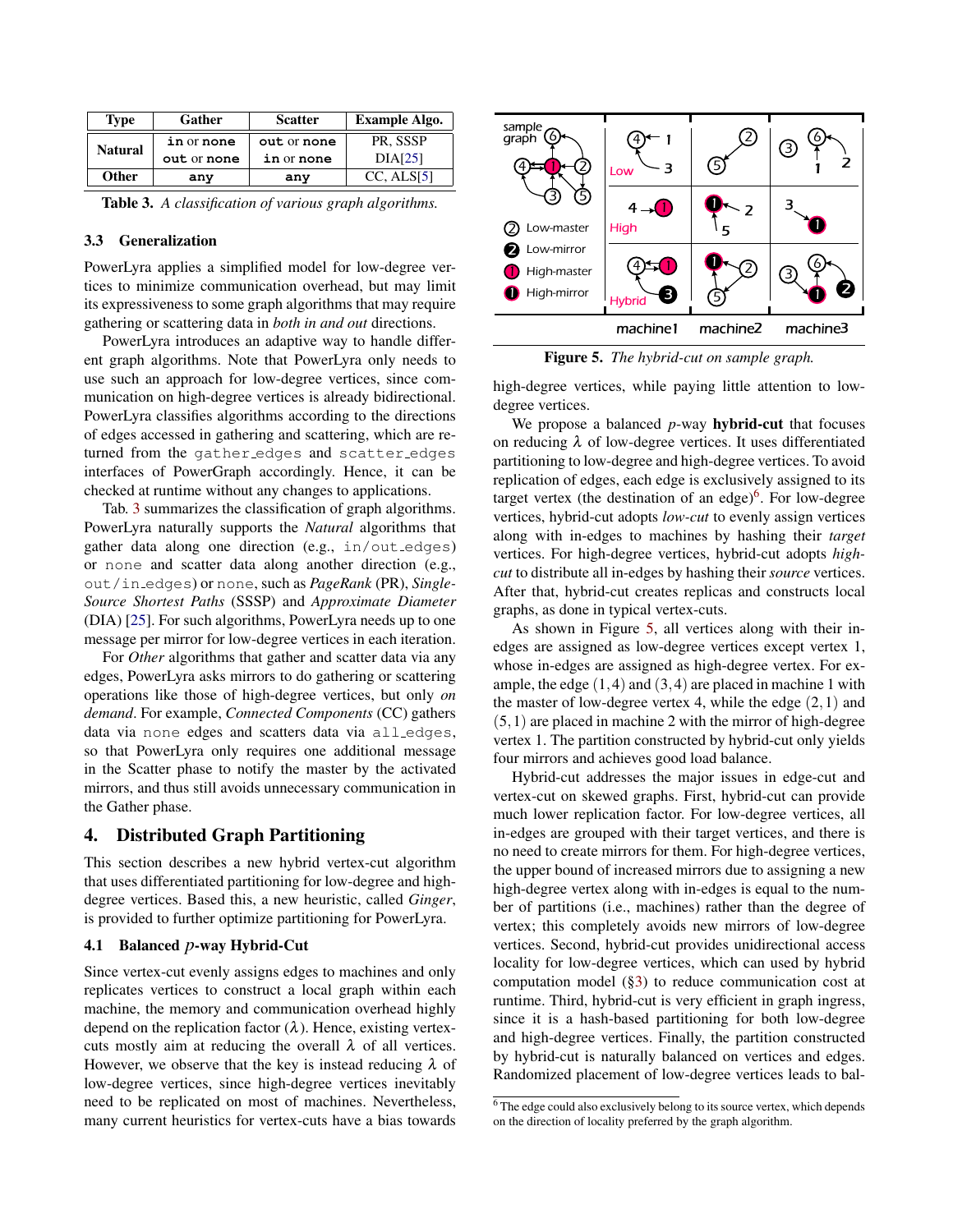

<span id="page-6-0"></span>Figure 6. *The execution flow of hybrid-cut.*

ance of vertices, which is almost equivalent to the balance of edges for low-edge vertices. For high-degree vertices, all inedges are evenly assigned since they are hosted by the owner machine of source vertices, which are also evenly assigned.

Constructing hybrid-cut: A general approach to constructing a hybrid-cut is adding an extra re-assignment phase for high-degree vertices to the original streaming graph partitioning. The left part of Fig. [6](#page-6-0) illustrates the execution flow of graph ingress using hybrid-cut, and the right part shows the sample graph in each stage. First, the worker on each machine loads the raw graph data from underlying distributed file systems in parallel, and dispatches a vertex and its inedges according to the hash of a vertex. Each worker counts the in-degree of vertices and compares it with a user-defined threshold  $(\theta)$  to identify high-degree vertices. After that, in-edges of high-degree vertex are re-assigned by hashing source vertices. Finally, each worker creates mirrors to construct a local graph as normal vertex-cut.

This approach is compatible with existing formats of raw graph data, but incurs a few communication overhead due to re-assigning in-edges of high-degree vertices. For some graph file format (e.g., adjacent list), the worker can directly identify high-degree vertices and distributes edges in loading stage to avoid extra communication, since the in-degree and a list of all source vertices are grouped in one line.

#### 4.2 Heuristic Hybrid-Cut

To further reduce the replication factor of low-degree vertices, we propose a new heuristic algorithm, namely Ginger, inspired by Fennel [\[52](#page-14-10)], which is a greedy streaming edge-cut framework. Ginger places the next *low-degree* vertex along with in-edges on the machine that minimizes the expected replication factor.

Formally, given that the set of partitions for assigned low-degree vertices are  $P = (S_1, S_2, \ldots, S_p)$ , a low-degree vertex *v* is assigned to partition  $S_i$  such that  $\delta g(v, S_i) \geq$  $\delta g(v, S_j)$ , *for all j* ∈ {1,2,..., *p*}. We define the score for-

| Graph           |      | ΙE    | α   | #Edges      |
|-----------------|------|-------|-----|-------------|
| Twitter [28]    | 42M  | 1.47B | 1.8 | 673,275,560 |
| UK-2005 [8]     | 40M  | 936M  | 1.9 | 249.459.718 |
| Wiki [22]       | 5.7M | 130M  | 2.0 | 105,156,471 |
| LJournal $[16]$ | 5.4M | 79M   | 2.1 | 53,824,704  |
| GoogleWeb [32]  | 0.9M | 5.1M  | 2.2 | 38,993,568  |

<span id="page-6-1"></span>Table 4. *A collection of real-world graphs and randomly constructed power-law graphs with varying* <sup>α</sup> *and fixed 10 million vertices. Smaller* <sup>α</sup> *produces denser graphs.*

mula  $\delta g(v, S_i) = |N(v) \cap S_i| - \delta c(|S_i|^V)$ , where  $N(v)$  denotes the set of neighbors along in-edges of vertex *v*, and  $|S_i|^V$  denotes the number of vertices in *S<sup>i</sup>* . The former component  $|N(v) \cap S_i|$  corresponds to the degree of vertex *v* in the subgraph induced by  $S_i$ . The **balance formula**  $\delta c(x)$  can be interpreted as the marginal cost of adding vertex *v* to partition *Si* , which is used to balance the size of partitions.

Considering the special requirements of hybrid-cut, we differ from Fennel in several aspects to improve performance and balance. First, Fennel is inefficient to partition skewed graphs due to high-degree vertices. Hence, we just use this heuristic to improve the placement of low-degree vertices. Second, as Fennel is designed to minimize the fraction of edges being cut, it estimates all adjacent edges to determine the host machine. By contrast, Ginger only estimates edges in one direction to decrease ingress time. Finally, Fennel just focuses on the balance of vertices, by only using the number of vertices  $|S_i|^V$  as parameter of the balance formula  $(\delta c(x))$ . Hence, it usually causes a significant imbalance of edges even for regular graphs. Hence, to improve balance of edges, we add the normalized number of edges  $\mu |S_i|^E$  into the parameter of the balance formula, where  $\mu$  is the ratio of vertices to edges, and  $|S_i|^E i$  is the number of edges in  $S_i$ . The composite balance parameter becomes  $(|S_i|^V + \mu |S_i|^E)/2$ .

#### 4.3 Graph Partitioning Comparison

We use a collection of real-world and synthetic power-law graphs to compare various graph partitioning algorithms, as shown in Tab. [4.](#page-6-1) Most real-world graphs were from the Laboratory for Web Algorithmics [\[4\]](#page-13-22) and Stanford Large Network Dataset Collection [\[39](#page-14-6)]. Each synthetic graph has 10 million vertices and a power-law constant  $(\alpha)$  ranging from 1.8 to 2.2. Smaller  $\alpha$  produces denser graphs. They were generated by tools in PowerGraph, which randomly sample the in-degree of each vertex from a Zipf distribution [\[7\]](#page-13-23) and then add in-edges such that the out-degrees of each vertex are nearly identical. In all cases, hybrid-cut retains balanced load for both edges and vertices.

In Fig. [7,](#page-7-1) we compare the replication factor and graph ingress time of hybrid-cut against various vertex-cuts for the Power-law graphs with different constant  $(\alpha)$ . Random hybrid-cut notably outperforms Grid vertex-cut with slightly less ingress time, and the gap increases with the growing of skewness of the graph, reaching up to 2.4X ( $\alpha$ =1.8). Oblivious vertex-cut has poor replication factor and ingress time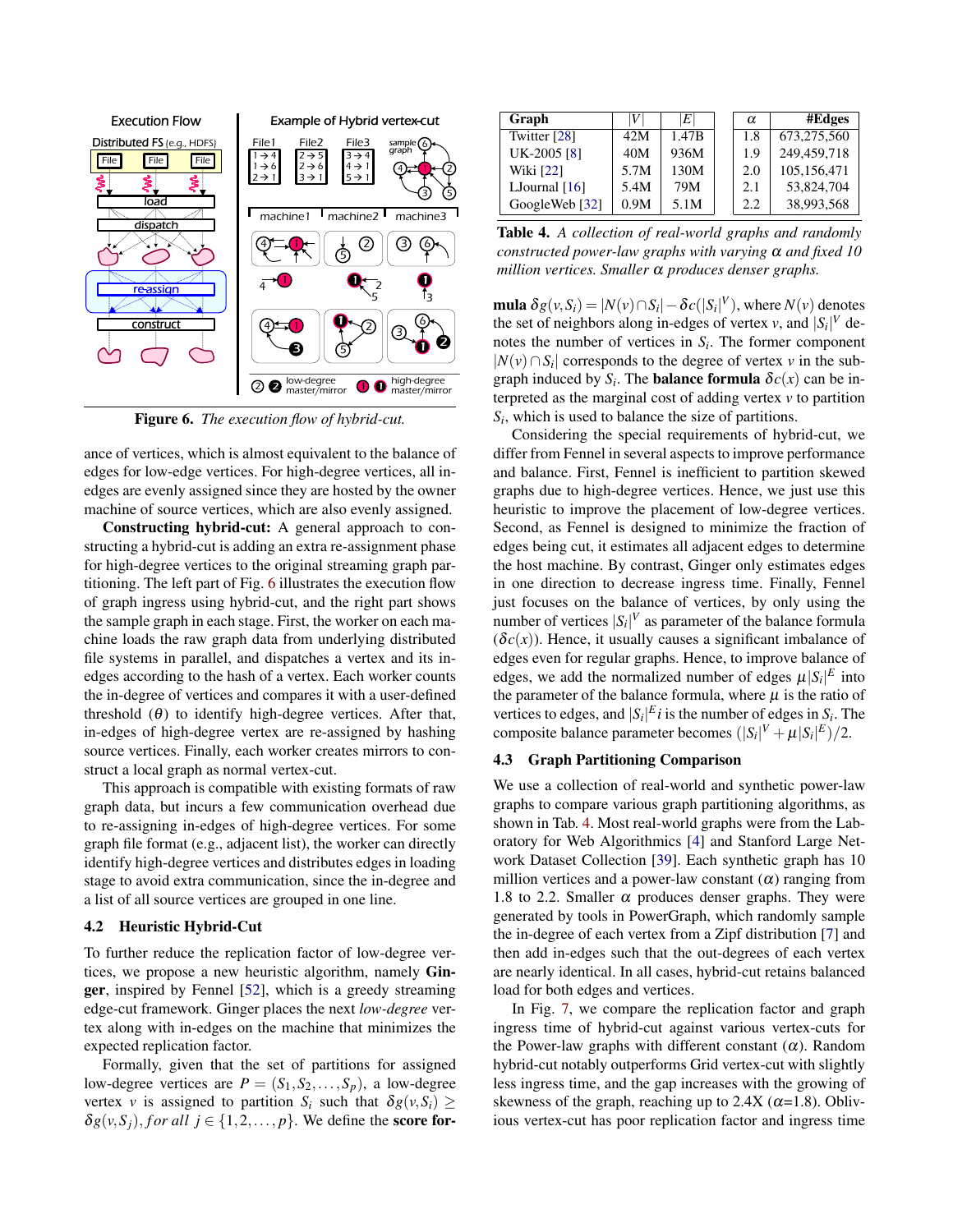

<span id="page-7-1"></span>Figure 7. *The replication factor and ingress time for the Power-law graphs with different constants on 48 machines.*



<span id="page-7-2"></span>Figure 8. *The replication factor for the real-world graphs on 48 machines and replication factor of the Twitter follower graph with increasing machines.*

for the Power-law graphs. Though Coordinated vertex-cut provides comparable replication factor to Random hybridcut (10% higher), it triples the ingress time. Ginger can further reduce the replication factor by more than 20% (Fig. [7\(](#page-7-1)a)), but also increases ingress time like Coordinated vertex-cut.

For real-world graphs (Fig. [8\(](#page-7-2)a)), the improvement of Random hybrid-cut against Grid is smaller and sometimes slightly negative since the skewness of some graphs is moderate and randomized placement is not suitable for highly adjacent low-degree vertices. However, Ginger still performs much better in such cases, up to 3.11X improvement over Grid on UK. Fig. [8\(](#page-7-2)b) compares the replication factor with an increasing number of machines on the Twitter follower graph. Random hybrid-cut provides comparable results to Coordinated vertex-cut with just 35% ingress time, and outperforms Grid and Oblivious vertex-cut by 1.74X and 2.67X respectively.

## <span id="page-7-0"></span>5. Locality-conscious Graph Layout

Graph computation usually exhibits poor data access locality [\[34\]](#page-14-18), due to irregular traversal of neighboring vertices along edges as well as frequent message exchanges between masters and mirrors. The internal data structure of Power-Lyra is organized to improve data access locality. Specifically, PowerLyra splits different (meta)data for both masters and mirrors to separate arrays and sequentially assigns a unified local ID in each machine to vertex for indexing, which is mapped to global vertex ID. As shown in the bottom of Fig. [9,](#page-7-3) in each phase, the worker thread sequentially



<span id="page-7-3"></span>Figure 9. *An example of execution along with comm.*

traverses vertices and executes user-defined functions. The messages across machines are batched and sent periodically.

After the synchronization in each phase, all messages received from different machines will be updated to vertices in parallel and the order of accessing vertices is only determined by the order in the sender. However, since the order of messages is predefined by the traversal order, accesses to vertices have poor locality due to mismatching of orders between sender and receiver. Worse even, messages from multiple machines are processed in parallel and interfere with each other (shown in the upper part of Fig. [9\)](#page-7-3). Though it appears that both problems could be partially addressed at runtime by sorting or dispatching messages on the fly [\[14](#page-13-15)], our experience shows that this will cause notable overhead instead of performance boost, due to non-trivial CPU cycles.

PowerLyra mitigates the above problems by extending hybrid-cut in four steps, as shown in Fig. [10.](#page-8-1) The left part shows the arrangement of masters and mirrors in each machine after each step, and the right part provides a thumbnail with some hints about the ordering. Before the relocation, all masters and mirrors of high-degree and low-degree vertices are mixed and stored in random order. For example, the order of update messages from masters in machine 0 (M0) mismatches the order of their mirrors stored in machine 1 (M1).

First, hybrid-cut divides vertex space into 4 zones to store (H) igh-degree masters ( $Z0$ ), (L) ow-degree masters  $(Z1)$ , (h) igh-degree mirrors  $(Z2)$  and  $(1)$  ow-degree mirrors (Z3) respectively. This is friendly to the message batching, since the processing on vertices in the same zone is similar. Further, it also helps to skip the unnecessary vertex traversal and avoid interference between the sender and the receiver. For example, in the Apply phase, only masters (Z0 and Z1) participate in the computation and only mirrors (Z2 and Z3) receive messages.

Second, the mirrors in  $Z2$  and  $Z3$  are further grouped according to the location of their masters, which could reduce the working set and the interference when multiple receiver threads update mirrors in parallel. For example, in M1, mirror 4 and 7 are grouped in 10 while mirror 9 and 3 are grouped in l2. The processing on messages from the master of low-degree vertices in M0 (L0) and M2 (L2) are restricted to different groups  $(10 \text{ and } 12)$  on M1.

Third, hybrid-cut sorts the masters and mirrors within a group according to the global vertex ID and sequentially assigns its local ID. Because the order of messages follows the order of local ID, sorting ensures masters and mirrors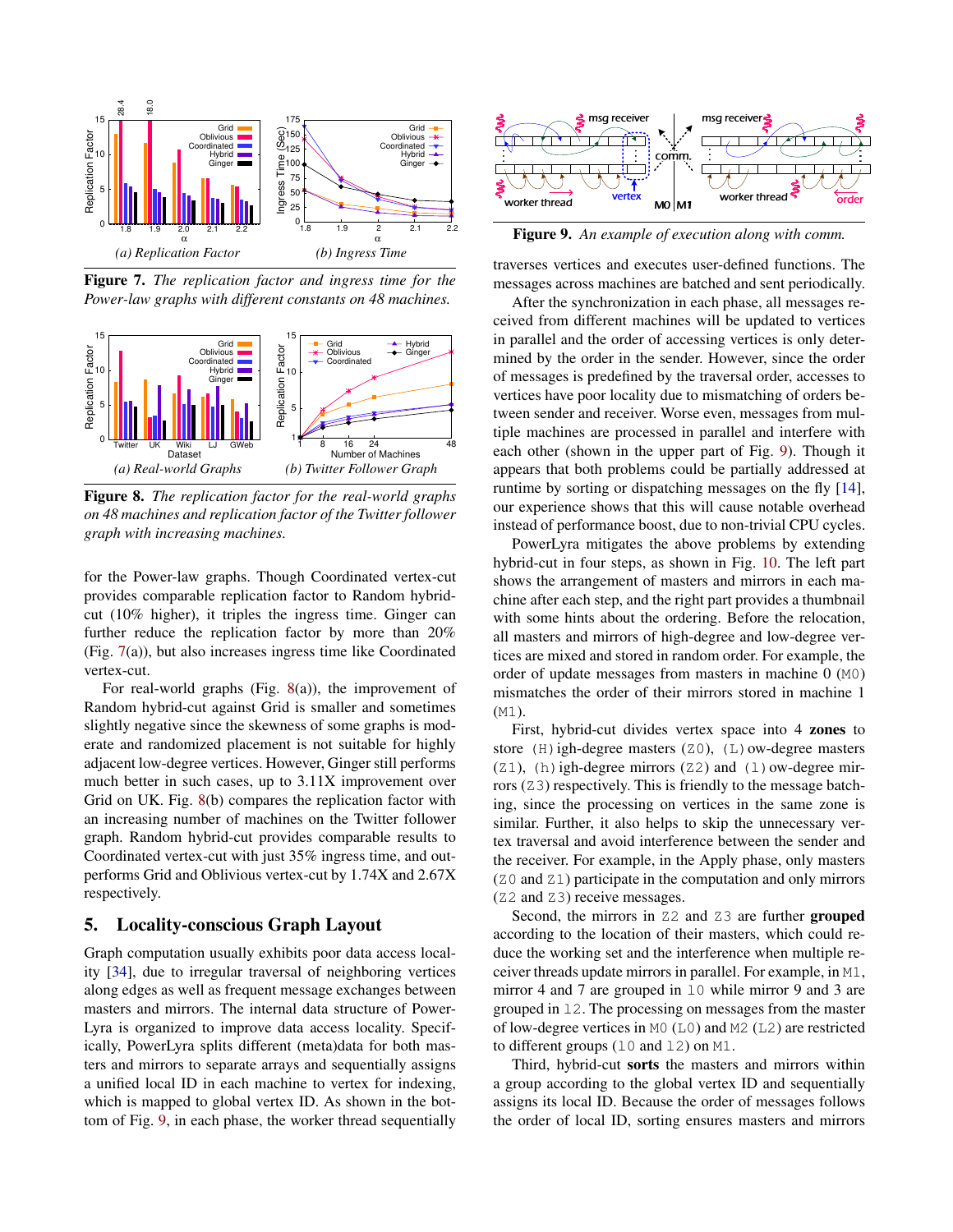

<span id="page-8-1"></span>Figure 10. *An example of data placement optimization.*

have the same relative ordering of local IDs to exploit spatial locality. For example, the low-degree master in M0 (L0) and their mirrors in  $M1 (10)$  are sorted in the same order (i.e., 4 followed by 7). The message from L0 in M0 and L2 in M2 would be sequentially applied to mirrors  $(10 \text{ and } 12)$  in M1 in parallel.

Finally, since messages from different machines are processed simultaneously after synchronization, if the mirror groups in each machine have the similar order, then it would lead to high contention on masters. For example, messages from mirrors in  $M1$  and  $M2$  (h0 and 10) will be simultaneously updated to the master in M0 (H0 and L0). Therefore, hybrid-cut places mirror groups in a rolling order: the mirror groups in machine *n* for *p* partitions start from  $(n+1)$  mod *p*. For example, the mirror groups of high-degree vertex in M1 start from h2 then h0, where  $n = 2$  and  $p = 3$ .

Though we separately describe above four steps, they are indeed implemented as one step of hybrid-cut after reassignment of high-degree vertices. All operations are executed *independently* on each machine, and there is no additional communication and synchronization. Hence, the increase of graph ingress time due to the above optimization is modest (less than 10% for the Power-law graphs and around 5% for real-world graphs), resulting in usually more than 10% speedup (21% for the Twitter follow graph), as shown in Fig. [11.](#page-8-2) The speedup for Google Web graph is negligible, as the number of vertices is very small. For graph computation that processes a graph multiple iterations and even multiple times in memory, we believe a small increase of graph ingress time is worthwhile for an often larger speedup in execution time.



<span id="page-8-2"></span>Figure 11. *The effect of locality-conscious optimization.*

## <span id="page-8-0"></span>6. Evaluation

We have implemented PowerLyra based on the latest GraphLab 2.2 (release in Mar. 2014) as a separate engine, which can seamlessly run all existing graph algorithms in GraphLab and respect the fault tolerance model. PowerLyra currently supports both synchronous and asynchronous execution. Due to the space restriction, we focus on the experiment of synchronous mode, which is the default mode for most graph tools and adopted as the sole execution mode of most graph processing systems. To illustrate the efficiency and generality of PowerLyra, we further port the Random hybrid-cut to GraphX.

We evaluate PowerLyra with hybrid-cut (Random and Ginger) against PowerGraph with vertex-cut (Grid, Oblivious and Coordinated), and report the average results of five runs for each experiment. Most experiments are performed on a dedicated, VM-based 48-node EC2-like cluster. Each node has 4 AMD Opteron cores and 12GB DRAM. All nodes are connected via 1Gb Ethernet. To avoid exhausting memory for other systems, a 6-node in-house physical cluster with total of 144 cores and 384GB DRAM is used to evaluate the scalability in terms of data size ([§6.3\)](#page-9-0) and the comparison with other systems  $(\S6.9)$ . We use the graphs listed in Tab. [4](#page-6-1) and set 100 as the default threshold of hybridcut during our evaluation.

#### 6.1 Graph Algorithms

We choose three different typical graph-analytics algorithms representing three types of algorithms regarding the set of edges in the Gather and Scatter phases:

*PageRank (PR)* computes the rank of each vertex based on the ranks of its neighbors [\[9](#page-13-0)], which belongs to *Natural* algorithms that gather data along in-edges and scatter data along out-edges, for which PowerLyra should have significant speedup. Unless specified, the execution time of PageRank is the average of 10 iterations.

*Approximate Diameter (DIA)* estimates an approximation of diameter for a graph by probabilistic counting, which is the maximum length of shortest paths between each pair of vertices [\[25](#page-13-16)]. DIA belongs to the inverse *Natural* type of algorithms that gather data along out-edges and scatter none. In such a case, PowerLyra is still expected to show notable improvements.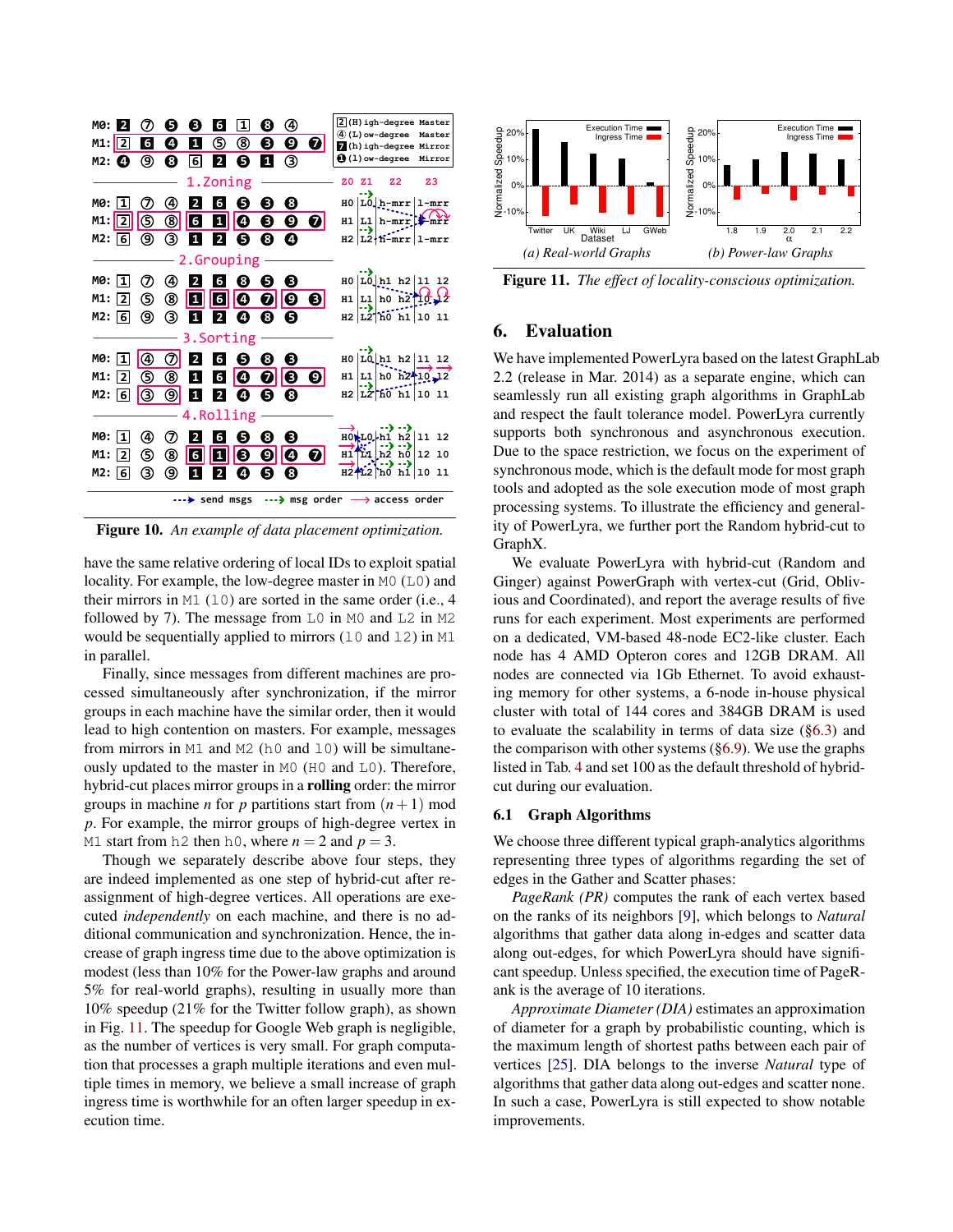

<span id="page-9-1"></span>Figure 12. *Overall performance comparison between PowerLyra and PowerGraph on the real-world and power-law graphs for PageRank using 48 machines.*



<span id="page-9-2"></span>Figure 13. *A comparison between PowerLyra and Power-Graph for the Twitter follower graph with increasing machines and for the Power-law (*α*=2.2) graph on the 6-node cluster with increasing data size.*

*Connected Components (CC)* calculates a maximal set of vertices that are reachable from each other by iterative label propagation. CC belongs to *Other* algorithms that gather none and scatter data along all edges. It benefits less from PowerLyra's computation model, since the execution on PowerLyra is similar to that on PowerGraph. Fortunately, PowerLyra still outperforms PowerGraph due to hybrid-cut and locality-conscious layout optimizations.

## 6.2 Performance

We compare the execution time of different systems and partitioning algorithms as in the PowerGraph paper [\[18](#page-13-2)]. Fig. [12\(](#page-9-1)a) shows the speedup of PowerLyra over Power-Graph on real-world graphs. The largest speedup comes from UK graph for the Ginger hybrid-cut due to relatively high reduction of replication factor (from 8.62 to 2.77, Fig. [8\)](#page-7-2). In this case, PowerLyra using Ginger outperforms PowerGraph with Grid, Oblivious and Coordinated vertexcut by 5.53X, 2.54X and 2.72X accordingly. For Twitter, PowerLyra also outperforms PowerGraph by 2.60X, 4.49X and 2.01X for Grid, Oblivious and Coordinated vertex-cut accordingly. Even the replication factor of Wiki and LJounral using Random hybrid-cut is slightly higher than that of Grid and Coordinated, PowerLyra still outperforms Power-Graph using Grid by 1.40X and 1.73X for Wiki and 1.55X and 1.81X for LJournal accordingly, due to better computing efficiency of low-degree vertices.

As shown in Fig. [12\(](#page-9-1)b), PowerLyra performs better for the Power-law graphs using hybrid-cut, especially for high power-law constants (i.e.,  $\alpha$ ) due to higher percent of lowdegree vertices. In all cases, PowerLyra outperforms Power-Graph with Grid vertex-cut by more than 2X, from 2.02X to 3.26X. Even compared with PowerGraph with Coordinated vertex-cut, PowerLyra still provides a speedup ranging from 1.42X to 2.63X. Though not clearly shown in Fig. [12\(](#page-9-1)b), PowerLyra with Ginger outperforms Random hybrid-cut from 7% to 17%. Such a relatively smaller speedup for the Power-law graphs is because Random hybrid-cut already has balanced partition with a small replication factor (Fig. [7\)](#page-7-1).

#### <span id="page-9-0"></span>6.3 Scalability

We study the scalability of PowerLyra in two aspects. First, we evaluate the performance for a given graph (Twitter follower graph) with the increase of resources. Second, we fix the resources using the 6-node cluster while increasing the size of graph.

Fig. [13](#page-9-2) shows that PowerLyra has similar scalability with PowerGraph, and keeps the improvement with increasing machines and data size. With the increase of machines from 8 to 48, the speedup of PowerLyra using Random hybridcut over PowerGraph with Grid, Oblivious and Coordinated vertex-cut ranges from 2.41X to 2.76X, 2.14X to 3.78X and 1.86X to 2.09X. For the increase of graph from 10 to 400 million vertices with fixed power-law constant 2.2, PowerLyra with Random hybrid-cut stably outperforms Power-Graph with Grid, Oblivious and Coordinated vertex-cut by up to 2.89X, 2.83X and 1.94X respectively. Note that only PowerLyra with Random hybrid-cut can handle the graph with 400 million vertices due to the reduction of memory in graph computation and partitioning.



<span id="page-9-3"></span>Figure 14. *A comparison between PowerLyra and Power-Graph for the Power-law graphs with different constants on 48 machines using Hybrid and Ginger vertex-cut.*

#### 6.4 Effectiveness of Graph Engine

Hybrid-cut can also be applied to original PowerGraph engine, which we use to quantify the performance benefit from the hybrid computation model, we run both PowerGraph and PowerLyra engine using the same hybrid-cut on 48 machines for the Power-law graphs. As shown in Fig. [14\(](#page-9-3)a), Power-Lyra outperforms PowerGraph by up to 1.40X and 1.41X using Random and Ginger hybrid-cut respectively, due to the elimination of more than 30% communication cost.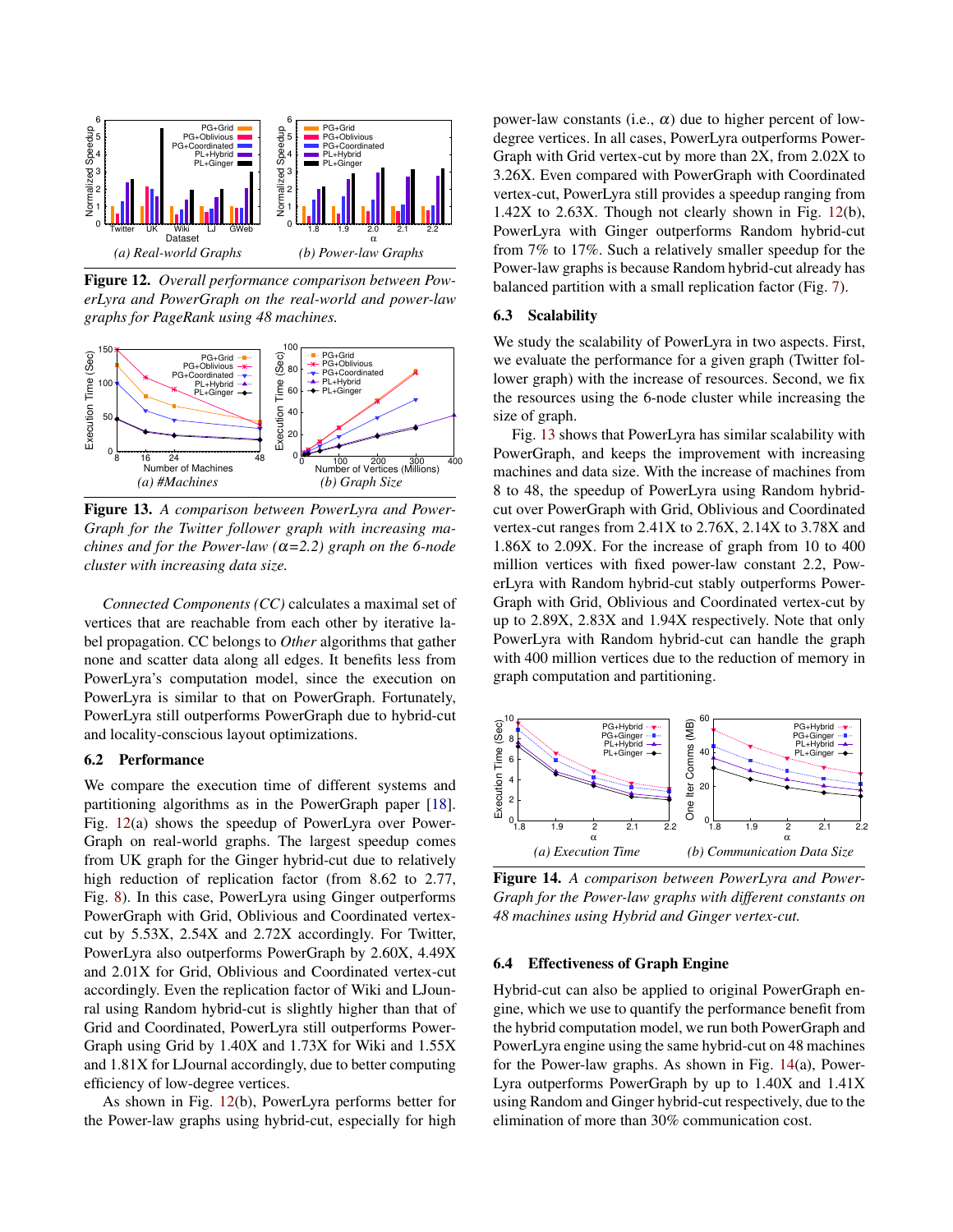

<span id="page-10-0"></span>Figure 15. *One iteration communication data size for the Power-law graphs with different constants on 48 machines and for the Twitter follower graph with increasing machines.*

## 6.5 Communication Cost

The improvement of PowerLyra is mainly from reducing communication cost. In PowerLyra, only high-degree vertices (a small fraction) require significant communication cost, while low-degree vertices (a major fraction) only require one message exchange in each iteration. As shown in Fig. [15,](#page-10-0) PowerLyra has much less communication cost compared to PowerGraph. For the Power-law graphs, PowerLyra can reduce data transmitted by up to 75% and 50% using Random hybrid-cut, and up to 79% and 60% using Ginger, compared to PowerGraph with Grid and Coordinated vertex-cut respectively. PowerLyra also significantly reduces the communication cost for the Twitter follower graph up to 69% and 52% using Random hybrid-cut, and up to 74% 59% using Ginger, compared to PowerGraph with Grid and Coordinated vertex-cut respectively.



<span id="page-10-1"></span>Figure 16. *The impact of threshold in PowerLyra on replication factor and execution time for the Twitter follower graph using PageRank.*

#### 6.6 Threshold

To study the impact of different thresholds, we run PageRank on the Twitter follower graph with different thresh-olds. As shown in Fig. [16,](#page-10-1) using high-cut  $(\theta=0)$  or lowcut ( $\theta$ =+∞) for all vertices results in poor replication factor due to the negative impact from skewed vertices in terms of out-edge or in-edge. With increasing threshold, the replication factor rapidly decreases and then slowly increases. The best runtime performance usually does not occur simultaneously with the lowest replication factor, since the increase of threshold also decreases the number of high-degree vertices, which benefits the overall performance. The ultimate metric for the optimal threshold is beyond the scope of this paper. Fortunately, the execution time is relatively stable for a large



<span id="page-10-2"></span>Figure 17. *A comparison between PowerLyra and Power-Graph on the Power-law graphs for Approximate Diameter and Connected Components algorithms on 48 machines.*

| <b>Algorithm</b>                          | <b>Vertex-cut</b> | λ    | Time (Sec)     |                  |  |  |
|-------------------------------------------|-------------------|------|----------------|------------------|--|--|
| $&$ Graph                                 |                   |      | <b>Ingress</b> | <b>Execution</b> |  |  |
| PageRank                                  | Coordinated       | 2.28 | 26.9           | 50.4             |  |  |
| & RoadUS[1]<br>$ V =23.9M$<br>$ E =58.3M$ | Oblivious         | 2.29 | 13.8           | 51.8             |  |  |
|                                           | Grid              | 3.16 | 15.5           | 57.3             |  |  |
|                                           | Hybrid            | 3.31 | 14.0           | 32.2             |  |  |
|                                           | Ginger            | 2.77 | 28.8           | 31.3             |  |  |

<span id="page-10-3"></span>Table 5. *A comparison of various graph partitioning algorithms on 48 machines using PageRank (10 iterations) for the RoadUS graph.*

range of thresholds. In Fig. [16,](#page-10-1) the difference of execution time under threshold from 100 to 500 is lower than 1 sec.

#### 6.7 Other Algorithms and Graphs

To study the performance of PowerLyra on different algorithms, we evaluate DIA and CC on the Power-law graphs. As shown in Fig. [17\(](#page-10-2)a), PowerLyra outperforms Power-Graph with Grid vertex-cut by up to 2.48X and 3.15X using Random and Ginger hybrid-cut respectively for DIA. Even compared with PowerGraph with Coordinated vertex-cut, the speedup still reaches 1.33X and 1.74X for Random and Ginger hybrid-cut. Note that the missing data for Power-Graph with Oblivious is because of exhausted memory.

Since PowerLyra treats execution in the Scatter phase of low-degree vertices the same as high-degree vertices, the improvement on CC is mainly from hybrid-cut, which reduces the communication cost by decreasing replication factor. For the Power-law graphs, PowerLyra can still outperform PowerGraph with Grid vertex-cut by up to 1.88X and 2.07X using Random and Ginger hybrid-cut respectively (Fig. [17\(](#page-10-2)b)).

We also investigate the performance of PowerLyra for non-skewed graphs like road networks. Tab. [5](#page-10-3) illustrates a performance comparison between PowerLyra and PowerGraph for PageRank with 10 iterations on RoadUS [\[1](#page-13-24)], the road network of the United States. The average degree of RoadUS is less than 2.5 (no high-degree vertex). Even though Oblivious and Coordinated vertex-cut have lower replication factor due to the greedy heuristic, PowerLyra with hybrid-cut still notably outperforms PowerGraph with vertex-cut by up to 1.78X, thanks to improved computation locality of low-degree vertices.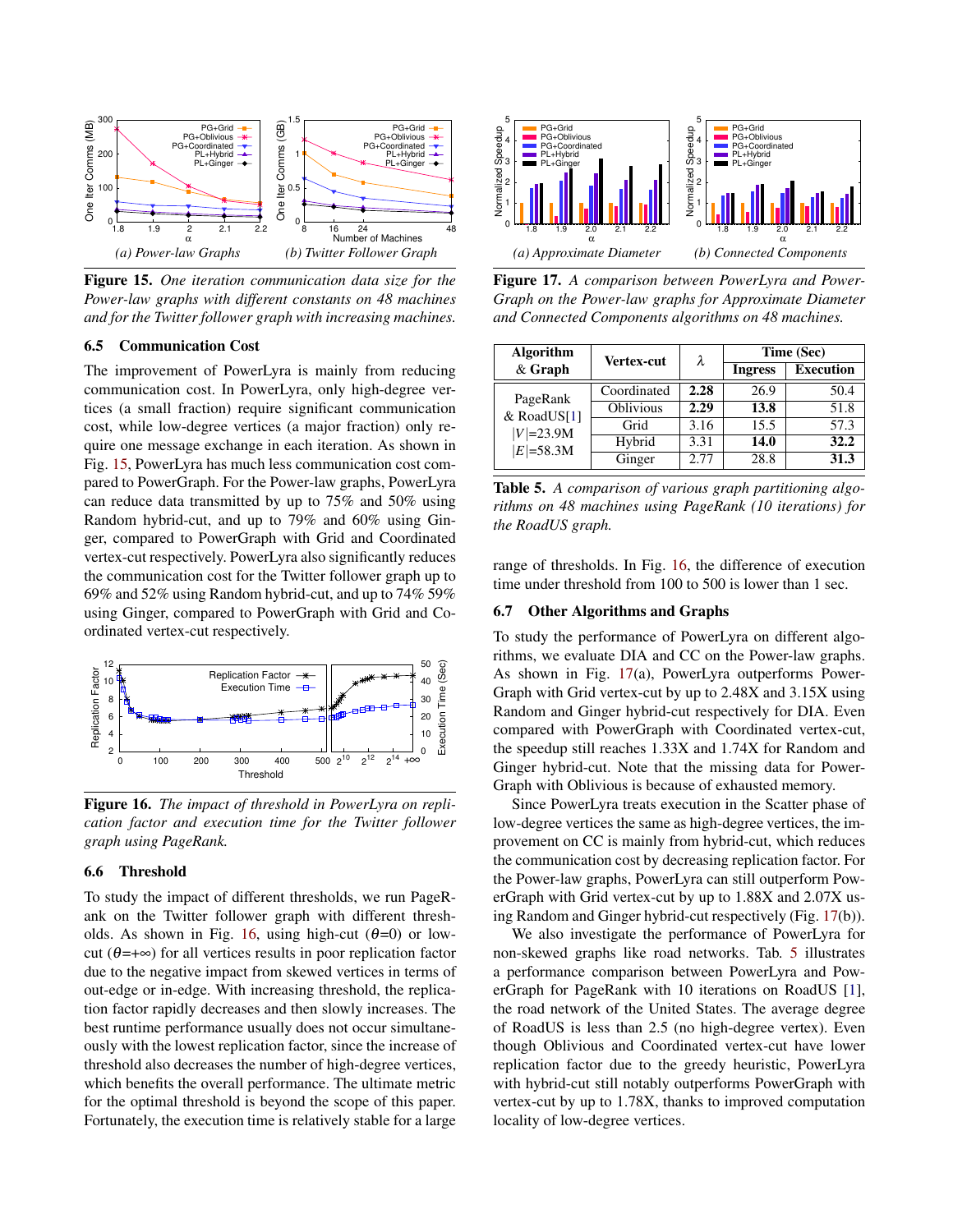| <b>Netflix Movie Recommendation [63]</b> |     |             |          |                  |          | <b>Replication Factor</b> |           |        |     |
|------------------------------------------|-----|-------------|----------|------------------|----------|---------------------------|-----------|--------|-----|
| V                                        | E   | Vertex Data |          | <b>Edge Data</b> |          | Grid                      |           | Hybrid |     |
| 0.5M                                     | 99M | $8d + 13$   | 16       |                  |          | 12.3                      |           |        | 2.6 |
| <b>ALS</b> [63]                          |     | $d=5$       | $d = 20$ |                  | $d = 50$ |                           | $d = 100$ |        |     |
| PowerGraph                               |     | 10/33       |          | 11/144           | 16/732   |                           | Failed    |        |     |
| PowerLyra                                |     | 13/23       | 13/51    |                  | 14/177   |                           | 15/614    |        |     |
| <b>SGD</b> [50]                          |     | $d=5$       | $d = 20$ |                  | $d = 50$ |                           | $d = 100$ |        |     |
| PowerGraph                               |     | 15/35       | 17/48    |                  | 21/73    |                           | 28/115    |        |     |
| PowerLyra                                |     | 16/26       | 19/33    |                  | 19/43    |                           | 20/59     |        |     |

<span id="page-11-1"></span>Table 6. *Performance (ingress / execution time in seconds) comparison between PowerLyra and PowerGraph on Netflix movie recommendation dataset using collaborative filtering algorithms. The vertex and edge data are measured in bytes and the d is the size of the latent dimension.*

## 6.8 MLDM Applications

We further evaluate PowerGraph and PowerLyra on machine learning and data mining applications. Two different collaborative filtering algorithms, Alternating Least Squares (ALS) [\[63\]](#page-14-19) and Stochastic Gradient Descent (SGD) [\[50](#page-14-20)], are used to predict the movie ratings for each user on Netflix movie recommendation dataset [\[63\]](#page-14-19), in which the users and movies are presented as vertices, and the ratings are presented as edges. Both the memory consumption and computational cost depend on the magnitude of latent dimension (*d*), which also impacts the quality of approximation. The higher *d* produces higher accuracy of prediction while increasing both memory consumption and computational cost. As shown in Tab. [6,](#page-11-1) with the increase of latent dimension (*d*), the speedup of PowerLyra using Random hybrid-cut over PowerGraph with Grid vertex-cut ranges from 1.45X to 4.13X and 1.33X to 1.96X for ALS and SGD accordingly. Note that PowerGraph fails for ALS using *d*=100 due to exhausted memory as well.



<span id="page-11-4"></span>Figure 18. *Performance comparison for various systems on the Twitter follower and Power-law (*α*=2.0) graphs using PageRank. GraphX/H means GraphX with random hybridcut. The labels upon histogram are ingress time.*

#### <span id="page-11-0"></span>6.9 Comparison with Other Systems

Readers might be interested in how the performance of PowerLyra compares to other graph processing systems, even if they adopts different designs such as graph-parallel abstraction [\[2](#page-13-8), [3,](#page-13-9) [18](#page-13-2), [23](#page-13-12), [27,](#page-13-25) [35](#page-14-4), [43](#page-14-11)], dataflow operators [\[20](#page-13-6)], sparse

| Graph   | <b>PL/6</b> | PL/1 | PО  | <b>GA</b> | XS  | GC    |
|---------|-------------|------|-----|-----------|-----|-------|
| $=10M$  | 14          | 45   | 0.3 | 9.8       | 9.0 |       |
| $=400M$ | 186         |      |     |           |     | ' 666 |

<span id="page-11-7"></span>Table 7. *Performance (in seconds) comparison with Polymer (PO), Galois (GA), X-Stream (XS) and GraphChi (GC) on PageRank (10 iterations) for both in-memory and out-ofcore graphs using one machine of our 6-node cluster. PL/N means PowerLyra running on N machines.*

matrix operations [\[10\]](#page-13-26) or declarative programming [\[45\]](#page-14-21). We evaluate PageRank on such systems to provide an end-to-end performance comparison, as the implementation of PageRank is almost identical and well-studied on different systems. We deployed the latest Giraph 1.1, GPS, CombBLAS 1.4 and GraphX  $1.1<sup>7</sup>$  $1.1<sup>7</sup>$  $1.1<sup>7</sup>$  on our 6-node cluster<sup>[8](#page-11-3)</sup>.

Fig. [18](#page-11-4) shows the execution time of PageRank with 10 iterations on each system for the Twitter follower graph and the Power-law graph with 10 million vertices. The ingress time is also labeled separately. PowerLyra outperforms other systems by up to 9.01X (from 1.73X), due to less communication cost and improved locality from differentiated computation and partitioning. Though CombBLAS has closest runtime performance (around 50% slower), its pre-processing stage takes a very long time for data transformation due to the limitation of the programming paradigm (sparse matrix). We further port the Random hybrid-cut to GraphX (i.e., GraphX/H), leading to a 1.33X speedup even without heuris-tic<sup>[9](#page-11-5)</sup> and differentiated computation engine. Compared to default 2D partitioning in GraphX, random hybrid-cut can reduce vertex replication by 35.3% and data transmitted by 25.7% for the Power-law graph.

We further change the comparison targets to systems on single-machine platform. One machine of our 6-node cluster (24 cores and 64GB DRAM) is used to run inmemory (Polymer [\[61\]](#page-14-22) and Galois [\[37\]](#page-14-23)) and out-of-core  $(X-Stream<sup>10</sup> [40]$  $(X-Stream<sup>10</sup> [40]$  $(X-Stream<sup>10</sup> [40]$  $(X-Stream<sup>10</sup> [40]$  and GraphChi [\[29](#page-13-27)]) systems for both inmemory and out-of-core graphs using PageRank with 10 iterations. As shown in Tab. [7,](#page-11-7) PowerLyra performs comparably to Polymer and Galois for the 10-million vertex graph, while significantly outperforming X-Stream and GraphChi for the 400-million vertex graph. Considering six times resources used by PowerLyra, single-machine systems would be more economical for in-memory graphs, while distributed solutions are more efficient for out-of-core graphs that can-

<span id="page-11-2"></span><sup>7</sup> The source code of LFGraph [\[23](#page-13-12)] is not available, and SociaLite [\[45\]](#page-14-21) and Mizan [\[27\]](#page-13-25) have some bugs to run on our clusters, which cannot be fixed in time by their authors.

<span id="page-11-3"></span><sup>8</sup> Both Giraph and GraphX ran out of memory on our 48-node cluster for the Twitter follower graph. Missed data for GraphX and GraphX/H on the Twitter follower graph is because of exhausted memory.

<span id="page-11-5"></span><sup>9</sup> We only implement Random hybrid-cut on GraphX for preserving its graph partitioning interface.

<span id="page-11-6"></span> $10$  X-Stream provides both in-memory and out-of-core engines We use the latest release from authors, which can disable direct I/O and sufficiently leverage page cache.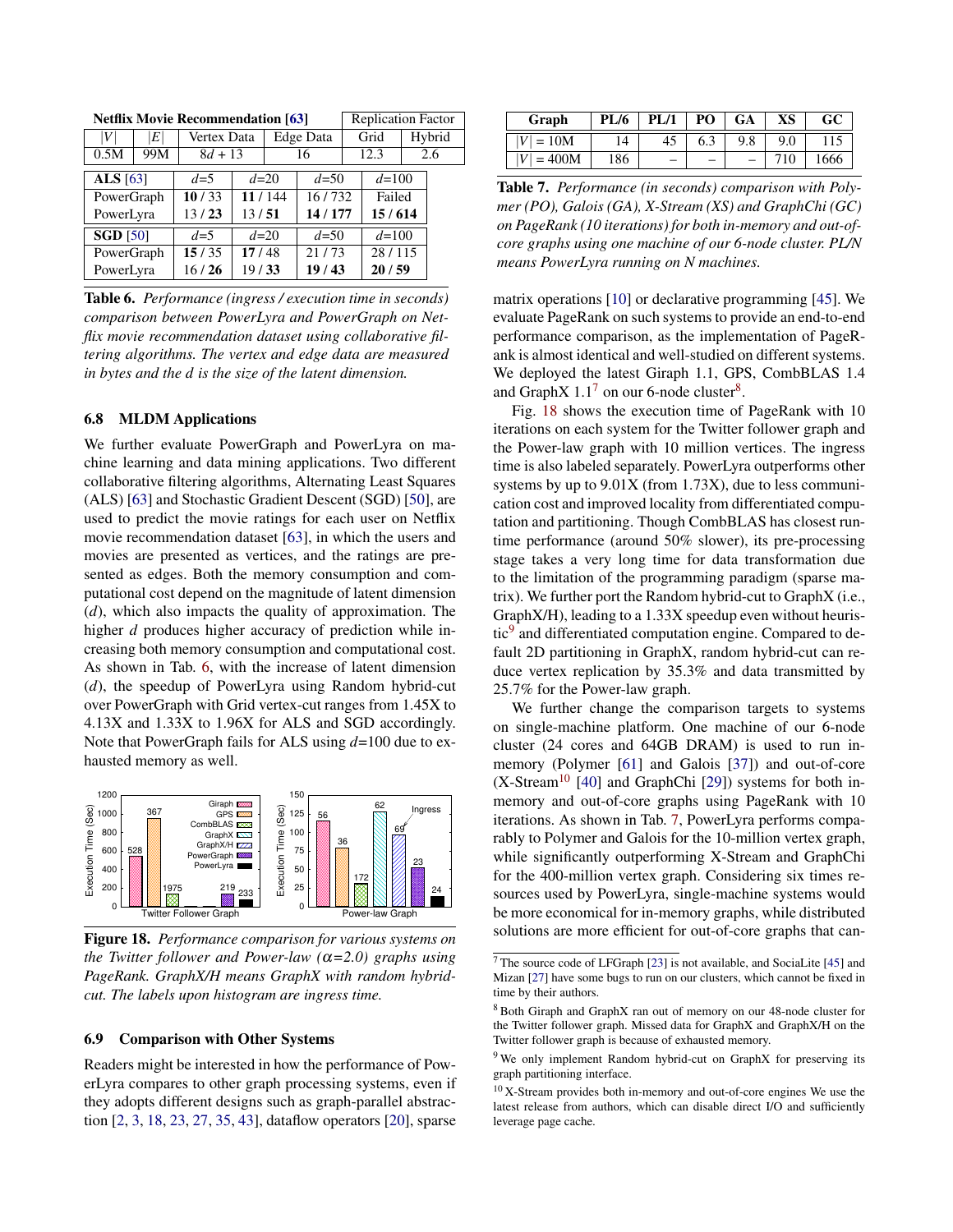

<span id="page-12-0"></span>Figure 19. *(a) Comparison of memory footprint between PowerLyra and PowerGraph for Netflix movie recommendation graph using ALS (d=50) on the 48-node cluster. (b) The memory and GC behavior of GraphX w/ and w/o hybridcut on the Power-law graph (*α*=2.0) for PageRank using the 6-node cluster*

not fit in the memory of a single machine. The current PowerLyra focuses on the distributed platform, resulting the relative poor performance on a single machine (45s of PL/1). We believe that PowerLyra can further improve the performance for both in-memory and out-of-core graphs by adopting the novel techniques of single-machine systems, such as NUMA-aware accesses strategy [\[61](#page-14-22)].

#### 6.10 Memory Consumption

Besides performance improvement, PowerLyra also can mitigate the memory pressure due to significantly fewer vertex replicas and messages. The overall effectiveness depends on the ratio of vertices to edges and the size of vertex data. As shown in the left part of Fig. [19,](#page-12-0) both the size and the duration of memory consumption on PowerLyra is notably fewer than that on PowerGraph for ALS (*d*=50) with Netflix movie recommendation graph, reducing near 85% peak memory consumption (30GB vs. 189GB) and 75% elapsed time (194s vs. 749s). We also use *jstat*, a memory tool in JDK, to monitor the GC behavior of GraphX and GraphX/H. Integrating hybrid-cut to GraphX also reduces about 17% memory usage for RDD and causes fewer GC operations even on only 6 nodes for PageRank with a Power-law graph  $(\alpha=2.0)$ . We believe the measured reduction of memory would be significantly larger if GraphX executes on a larger cluster or memory-intensive algorithms.

## 7. Other Related Work

PowerLyra is inspired by and departs from prior graphparallel systems [\[18,](#page-13-2) [20,](#page-13-6) [33](#page-14-5), [35](#page-14-4)], but differs from them in adopting a novel differentiated graph computation and partitioning scheme for vertices with different degrees.

Other graph processing systems: Several prior systems [\[46\]](#page-14-25) use a distributed in-memory key-value table abstraction to support graph processing. LFGraph [\[23\]](#page-13-12) proposes a publish-subscribe mechanism to reduce communication cost but restricts graph algorithms just to one direction access. Mizan [\[27](#page-13-25)] leverages vertex migration for dynamic load balancing. Imitator [\[54\]](#page-14-26) reuses computational replication for fault tolerance in large-scale graph processing to

provide low-overhead normal execution and fast crash recovery. Giraph++ [\[51](#page-14-27)] provides several algorithm-specific optimizations for graph traversal and aggregation applications relying on the graph-centric model with partitioning information. PowerSwitch [\[57\]](#page-14-28) embraces the best of both synchronous and asynchronous execution modes by adaptively switching graph computation between them. GPS [\[43\]](#page-14-11) also features an optimization on skewed graphs by partitioning the adjacency lists of high-degree vertices across multiple machines, while it overlooks the locality of low-degree vertices and still uniformly processes all vertices. There are also a few systems considering stream processing [\[15,](#page-13-28) [36\]](#page-14-29) or temporal graphs [\[21](#page-13-29)].

Besides vertex-centric model, various programming paradigms are extended to handle graph processing. SociaLite [\[45](#page-14-21)] stores the graph data in tables and abstracts graph algorithms as declarative rules on the tables by Datalog. Comb-BLAS [\[10](#page-13-26)] expresses the graph computation as operations on sparse matrices and vectors, resulting in efficient computation time but also lengthy pre-processing time for data transformation. It also uses 2D partitioning to distribute the matrix for load balance.

None of existing graph processing systems use differentiated computation and partitioning. In addition, PowerLyra is orthogonal to above techniques and can further improve the performance of these systems on skewed graphs.

There are also several efforts aiming at leveraging multicore platforms for graph processing [\[29](#page-13-27), [37](#page-14-23), [40](#page-14-24), [47](#page-14-30), [61](#page-14-22)], which focus on such as improving out-of-core accesses [\[29](#page-13-27)], selecting appropriate execution modes [\[47\]](#page-14-30), supporting sophisticated task scheduler [\[37\]](#page-14-23), reducing random operations on edges [\[40](#page-14-24)], and adopting NUMA-aware dat layout and access strategy [\[61](#page-14-22)]. Such techniques should be useful to improve the performance of PowerLyra on each machine in the cluster.

Graph replication and partitioning: Generally, prior online graph partitioning approaches can be categorized into vertex-cut [\[18](#page-13-2), [24](#page-13-11)] and edge-cut [\[44](#page-14-8), [49](#page-14-9), [52](#page-14-10)] according to their partition mechanism. Several greedy heuristics [\[18\]](#page-13-2) and 2D mechanisms [\[11](#page-13-14), [24,](#page-13-11) [59\]](#page-14-17) are proposed to reduce communication cost and partitioning time on skewed graphs. Surfer [\[13\]](#page-13-30) exploits the underlying heterogeneity of a public cloud for graph partitioning to reduce communication cost. However, most of them are degree-oblivious but focus on using a general propose for all vertices or edges. Degreebased hashing [\[56](#page-14-31)], to our knowledge, is the only other partitioning algorithm for skewed graphs considering the vertex degrees. However, it adopts a uniform partitioning strategy yet and requires long ingress time due to counting the degree of each vertex in advance. Based on the skewed degree distribution of vertices, PowerLyra is built with a hybrid graph partitioning as well as a new heuristic that notably improves performance.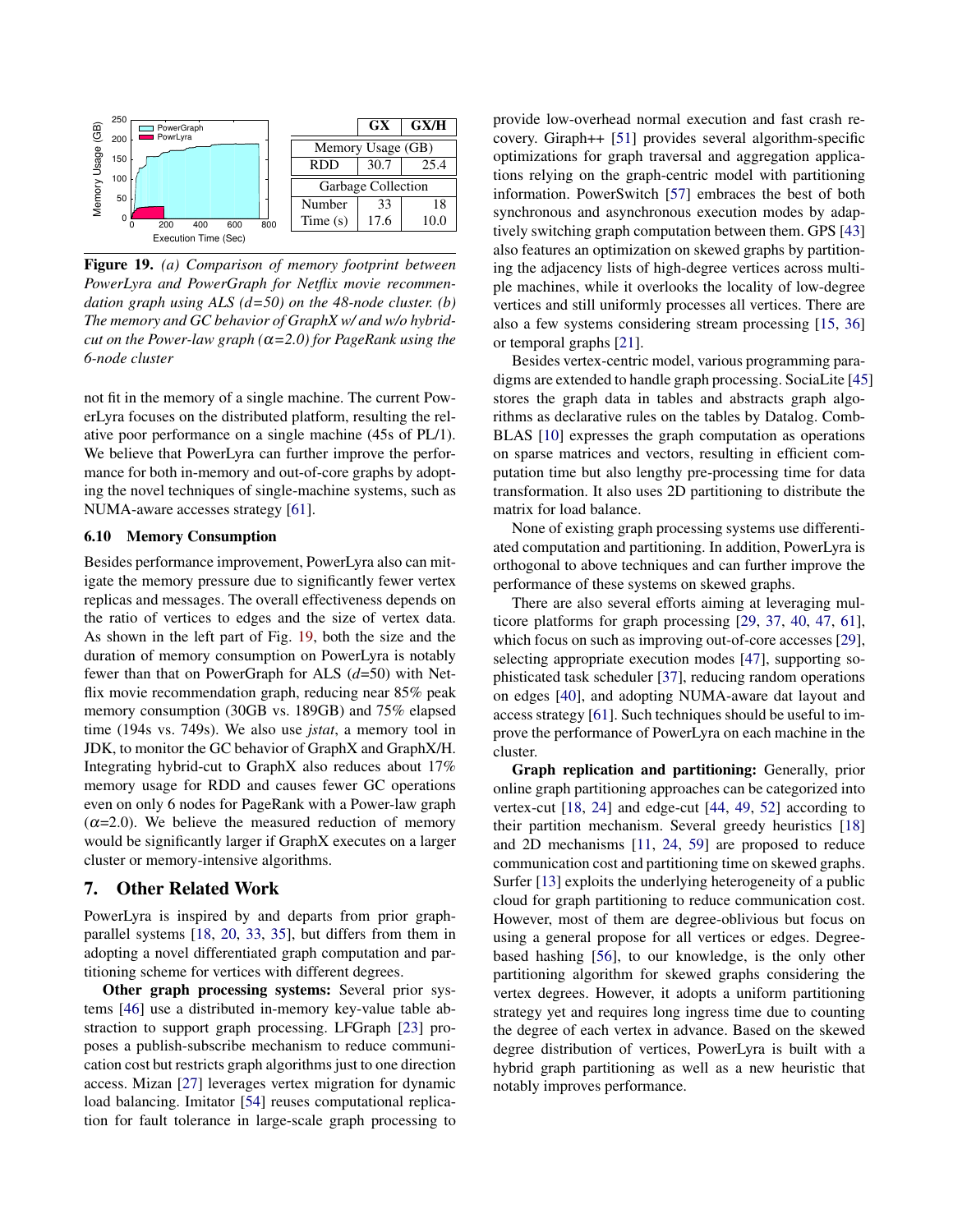# 8. Conclusion

This paper argued that the "one size fits all" design in existing graph-parallel systems may result in suboptimal performance and introduced PowerLyra, a new graph-parallel systems. PowerLyra used a hybrid and adaptive design that differentiated the computation and partitioning on high-degree and low-degree vertices. Based on PowerLyra, we also design locality-conscious data layout optimization to improve locality during communication. Performance results showed that PowerLyra improved over PowerGraph and other graphparallel systems substantially, yet fully preserved the compatibility with various graph algorithms.

## Acknowledgments

We thank our shepherd Amitabha Roy and the anonymous reviewers for their insightful comments, Kaiyuan Zhang for evaluating graph-parallel systems on single machine platform and Di Xiao for porting Random hybrid-cut to GraphX. This work is supported in part by the National Natural Science Foundation of China (No. 61402284), the Doctoral Fund of Ministry of Education of China (No. 20130073120040), the Program for New Century Excellent Talents in University, Ministry of Education of China (No. ZXZY037003), a foundation for the Author of National Excellent Doctoral Dissertation of PR China (No. TS0220103006), the Open Project Program of the State Key Laboratory of Mathematical Engineering and Advanced Computing (No. 2014A05), the Shanghai Science and Technology Development Fund for high-tech achievement translation (No. 14511100902), a research grant from Intel and the Singapore NRF (CREATE E2S2).

#### References

- <span id="page-13-24"></span>[1] The 9th dimacs implementation challenge - shortest paths. http://www.dis.uniroma1.it/challenge9/.
- <span id="page-13-8"></span>[2] The Apache Giraph Project. http://giraph.apache.org/.
- <span id="page-13-9"></span>[3] The Apache Hama Project. http://hama.apache.org/.
- <span id="page-13-22"></span>[4] Laboratory for web algorithmics. http://law.di.unimi.it/.
- <span id="page-13-17"></span>[5] Large-scale parallel collaborative filtering for the netflix prize. In *AAIM*, pages 337–348, 2008.
- <span id="page-13-5"></span>[6] A. Abou-Rjeili and G. Karypis. Multilevel algorithms for partitioning power-law graphs. In *IPDPS*, 2006.
- <span id="page-13-23"></span>[7] L. A. Adamic and B. A. Huberman. Zipfs law and the internet. *Glottometrics*, 3(1):143–150, 2002.
- <span id="page-13-19"></span>[8] P. Boldi, B. Codenotti, M. Santini, and S. Vigna. Ubicrawler: A scalable fully distributed web crawler. *Software: Practice and Experience*, 34(8):711–726, 2004.
- <span id="page-13-0"></span>[9] S. Brin and L. Page. The anatomy of a large-scale hypertextual web search engine. In *WWW*, pages 107–117, 1998.
- <span id="page-13-26"></span>[10] A. Buluç and J. R. Gilbert. The combinatorial blas: Design, implementation, and applications. *IJHPCA*, 2011.
- <span id="page-13-14"></span>[11] Ü. i. t. V. Çatalyürek, C. Aykanat, and B. Uçar. On twodimensional sparse matrix partitioning: Models, methods, and a recipe. *SISC*, 32(2):656–683, 2010.
- <span id="page-13-10"></span>[12] Ü. V. Çatalyürek and C. Aykanat. Decomposing irregularly sparse matrices for parallel matrix-vector multiplication. In *IRREGULAR*, pages 75–86. 1996.
- <span id="page-13-30"></span>[13] R. Chen, M. Yang, X. Weng, B. Choi, B. He, and X. Li. Improving large graph processing on partitioned graphs in the cloud. In *SoCC*, 2012.
- <span id="page-13-15"></span>[14] R. Chen, X. Ding, P. Wang, H. Chen, B. Zang, and H. Guan. Computation and communication efficient graph processing with distributed immutable view. In *HPDC*, 2014.
- <span id="page-13-28"></span>[15] R. Cheng, J. Hong, A. Kyrola, Y. Miao, X. Weng, M. Wu, F. Yang, L. Zhou, F. Zhao, and E. Chen. Kineograph: taking the pulse of a fast-changing and connected world. In *EuroSys*, pages 85–98, 2012.
- <span id="page-13-21"></span>[16] F. Chierichetti, R. Kumar, S. Lattanzi, M. Mitzenmacher, A. Panconesi, and P. Raghavan. On compressing social networks. In *KDD*, pages 219–228, 2009.
- <span id="page-13-4"></span>[17] M. Faloutsos, P. Faloutsos, and C. Faloutsos. On power-law relationships of the internet topology. In *SIGCOMM*, pages 251–262, 1999.
- <span id="page-13-2"></span>[18] J. Gonzalez, Y. Low, H. Gu, D. Bickson, and C. Guestrin. PowerGraph: Distributed graph-parallel computation on natural graphs. In *OSDI*, 2012.
- <span id="page-13-1"></span>[19] J. E. Gonzalez, Y. Low, C. Guestrin, and D. O'Hallaron. Distributed parallel inference on large factor graphs. In *UAI*, pages 203–212, 2009.
- <span id="page-13-6"></span>[20] J. E. Gonzalez, R. S. Xin, A. Dave, D. Crankshaw, M. J. Franklin, and I. Stoica. Graphx: Graph processing in a distributed dataflow framework. In *OSDI*, 2014.
- <span id="page-13-29"></span>[21] W. Hant, Y. Miao, K. Li, M. Wu, F. Yang, L. Zhou, V. Prabhakaran, W. Chen, and E. Chen. Chronos: a graph engine for temporal graph analysis. In *EuroSys*, 2014.
- <span id="page-13-20"></span>[22] H. Haselgrove. Wikipedia page-to-page link database. http://haselgrove.id.au/wikipedia.htm, 2010.
- <span id="page-13-12"></span>[23] I. Hoque and I. Gupta. Lfgraph: Simple and fast distributed graph analytics. In *TRIOS*, 2013.
- <span id="page-13-11"></span>[24] N. Jain, G. Liao, and T. L. Willke. Graphbuilder: scalable graph etl framework. In *GRADES*, 2013.
- <span id="page-13-16"></span>[25] U. Kang, C. E. Tsourakakis, A. P. Appel, C. Faloutsos, and J. Leskovec. Hadi: Mining radii of large graphs. *TKDD*, 5(2): 8, 2011.
- <span id="page-13-7"></span>[26] G. Karypis and V. Kumar. Parallel multilevel series k-way partitioning scheme for irregular graphs. *Siam Review*, 41(2): 278–300, 1999.
- <span id="page-13-25"></span>[27] Z. Khayyat, K. Awara, A. Alonazi, H. Jamjoom, D. Williams, and P. Kalnis. Mizan: a system for dynamic load balancing in large-scale graph processing. In *EuroSys*, 2013.
- <span id="page-13-18"></span>[28] H. Kwak, C. Lee, H. Park, and S. Moon. What is twitter, a social network or a news media? In *WWW*, 2010.
- <span id="page-13-27"></span>[29] A. Kyrola, G. Blelloch, and C. Guestrin. GraphChi: Largescale graph computation on just a PC. In *OSDI*, 2012.
- <span id="page-13-13"></span>[30] K. Lang. Finding good nearly balanced cuts in power law graphs. Technical report, Yahoo Research Lab, 2004.
- <span id="page-13-3"></span>[31] J. Leskovec, J. Kleinberg, and C. Faloutsos. Graph evolution: Densification and shrinking diameters. *TKDD*, 1(1):2, 2007.